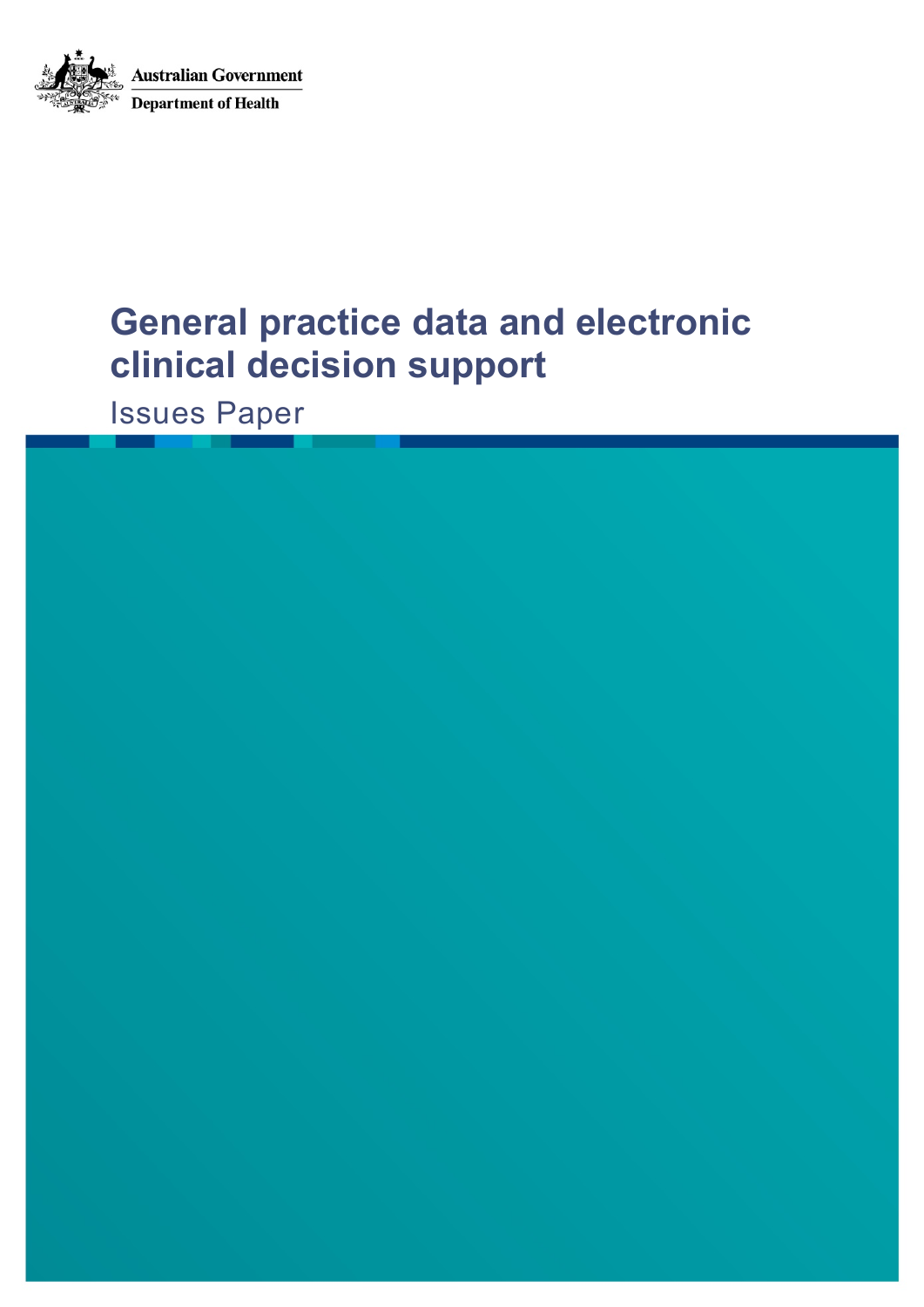## <span id="page-1-0"></span>Request for feedback and comment

The Department of Health (the Department) is releasing this initial Issues Paper as part one of a two-stage consultation process to inform thinking around primary health care data and the use of electronic clinical decision support (eCDS) systems in primary health care. The two policy areas have been combined into a single Issues Paper given the overlap in stakeholders and links between primary health care data and eCDS in the broader health care ecosystem. The combined process will enable stakeholders to consider and share their views regarding one or both policy areas and provide insights that can improve patient outcomes, health care provider experience and health policy design.

This paper provides an overview of the current context and explores some of the high-level issues that are involved with both primary health care data and eCDS. The paper also seeks to elicit stakeholder views around the current system, potential issues with the current environment and highlights a range of potential responses that Government could, if appropriate, explore moving forward. The paper provides an opportunity for stakeholders to highlight issues as they see them. This initial consultation will provide information and insights that can then feed into the second stage of consultation.

The second stage of the process will include a formal Consultation Regulatory Impact Statement (CRIS) which will lay out potential regulatory options and seek stakeholder views as to whether there should be formal advice to Government that a regulatory option is justified. The CRIS is scheduled to be completed in the first half of 2022.

### Submission process

You are invited to provide submissions to this Issues Paper. Submissions will be open from 1 November 2021 through to 18 February 2022. If you provide a preliminary submission this will not preclude you from uploading a revised submission before the end of the submission period.

Some stakeholder consultations are expected to occur during the submission period. If you are interested in an early engagement with the Department, please reach out to the contact below.

You may choose to provide feedback on the Issues Paper through the free text fields in this survey or through uploading a document at the end of the survey, or both. Uploaded documents should be in Word or PDF format.

Uploaded documents should include the name of your organisation (or your name if the submission is made as an individual) and contact details for the submission, including an email address and contact telephone number where available.

Submissions will be made available to the public via the Department of Health's Consultation Hub [<https://consultations.health.gov.au/>](https://consultations.health.gov.au/). If you would like all or part of your submission to remain in confidence, including contact details, please indicate this, and the relevant parts of the submission will be redacted. Automatically generated confidentiality statements in emails do not suffice for this purpose. Any future request made under the *Freedom of Information Act 1982* for a submission marked 'confidential' to be made available will be determined in accordance with that Act.

Closing date for submissions: 18 February 2022, 5.00 pm.

Enquiries: May be initially directed to the PHN Policy and Performance Section via email at [PHN.DWG@health.gov.au](mailto:PHN.DWG@health.gov.au)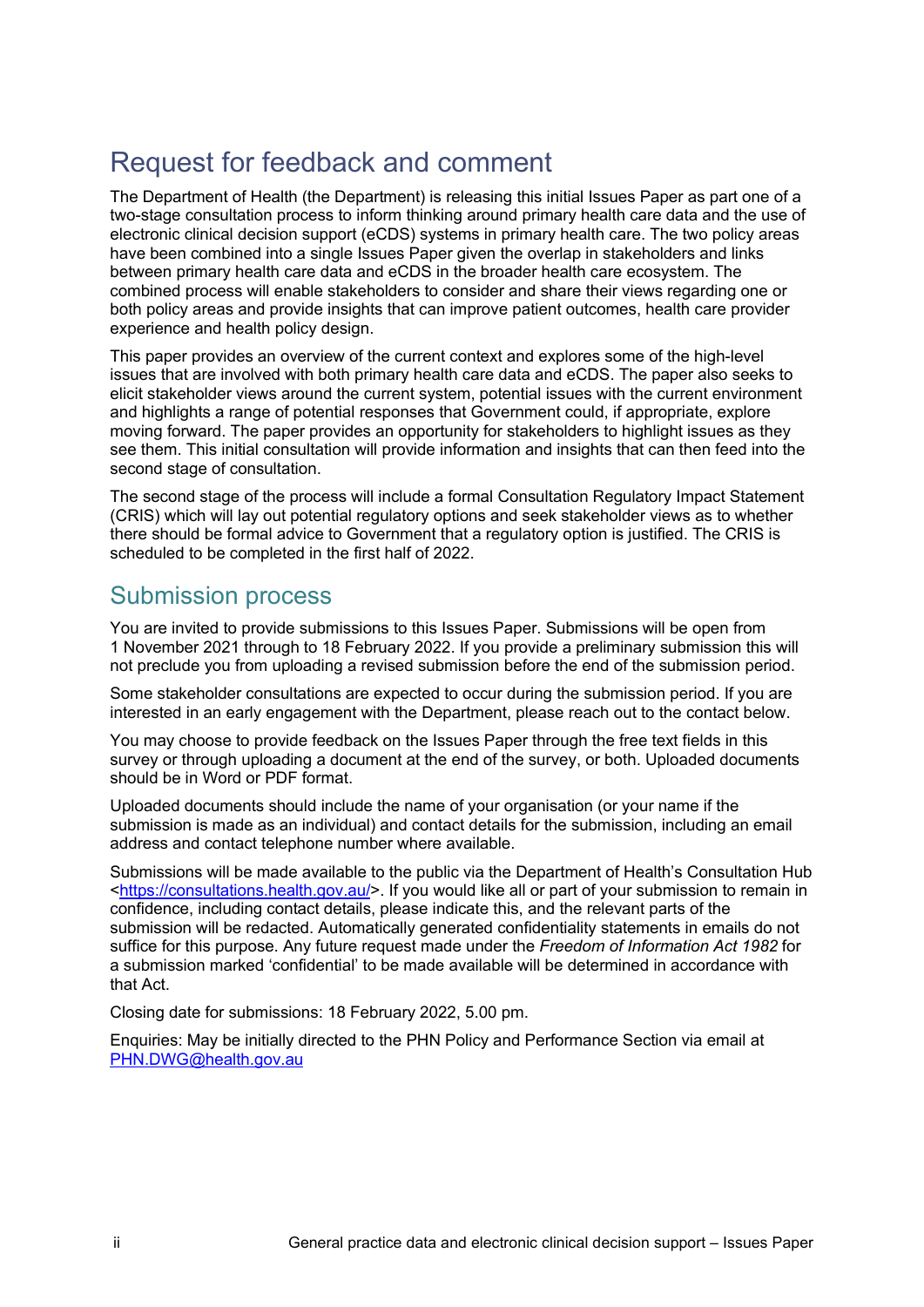## <span id="page-2-0"></span>**Contents**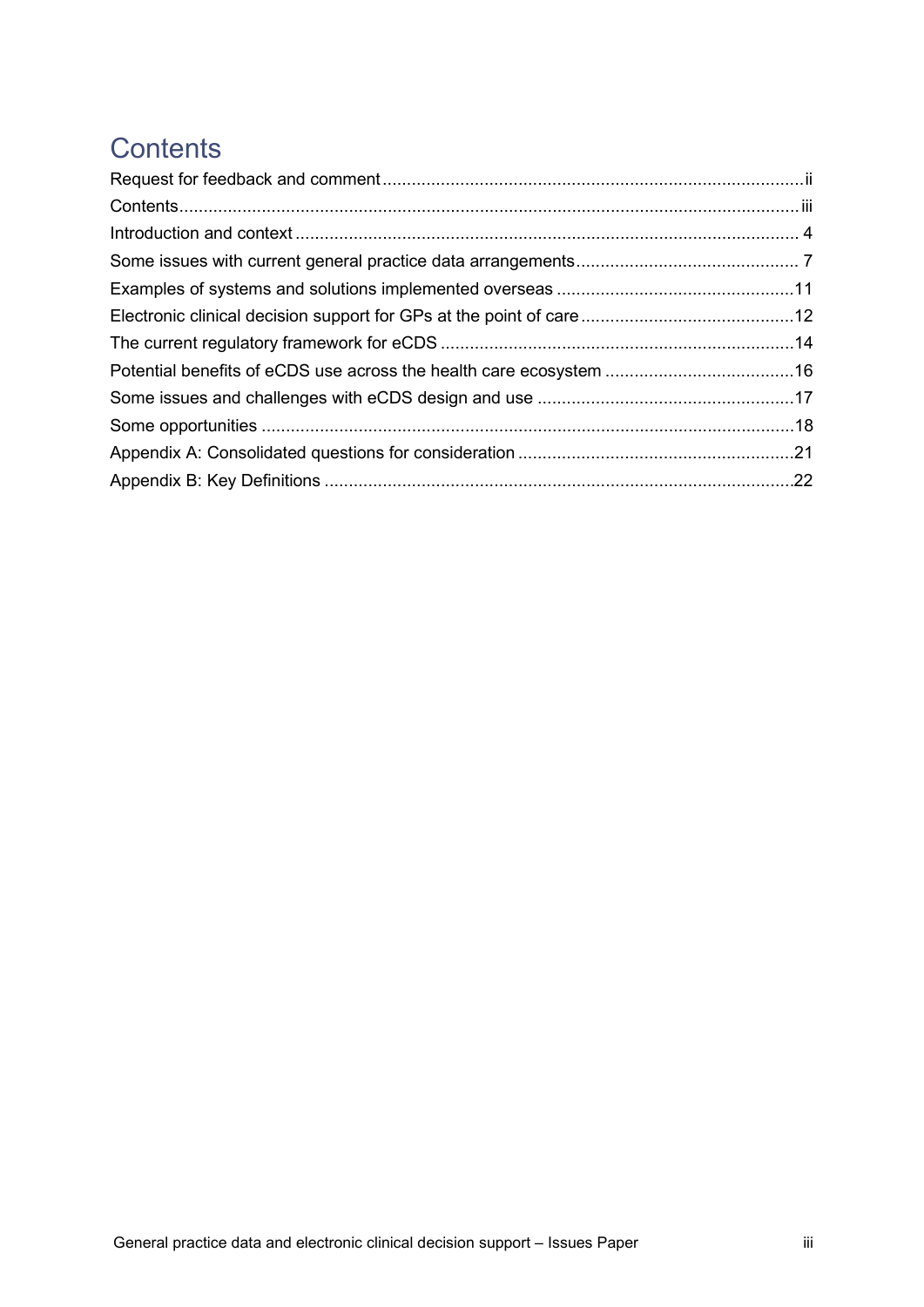## <span id="page-3-0"></span>Introduction and context

#### The Importance of General Practice Data and eCDS for Improved Health and Wellbeing

A consultation with a general practitioner (GP) is usually a person's first and most frequent interaction with the Australian health care system. The data that results from this interaction is a by-product of its primary use to support the GP, and the general practices in which they work, in an individual's consultation by providing historical notes, supporting referrals and payments, and obtaining information such as imaging and pathology to inform treatment planning and delivery. However, there is also growing global recognition of the potential to leverage general practice data to provide wider benefits to public health. This includes the ability to effectively use general practice data to support quality improvement, clinical decision-making, evidence-based policy development, preventive health measures, consumer outcomes, and development of products and services.

New and ongoing challenges in the health sector and public health emergencies, such as the 2019-2020 bushfire season and the COVID-19 pandemic, have put additional pressure on the primary health care system and have reinforced the importance of primary health care, including general practice, at the centre of the Australian health care system. These challenges highlight the importance of making effective use of primary health care data, particularly general practice data, that could assist in the responses to these emergencies, for example knowing the proportions of the population who have health conditions which exacerbate risk factors when inhaling bushfire smoke or contracting COVID-19.

The development, improvement and use of digital health solutions to support care delivery has also been highlighted in recent times. As technological advancements continue at a rapid rate, new opportunities for software use in healthcare settings have arisen to meet emerging challenges. One example of this is the introduction of eCDS in general practice settings. This software has evolved over time to specifically support and enhance clinical decision making in a range of general (e.g., general practice) and specialist areas of health care (e.g., diagnostic imaging and pathology testing).

Some of the current and potential use cases and benefits of general practice data and clinical decision support are listed below:

- De-identified or aggregate data can be analysed and shared back with GPs and general practices to support benchmarking and quality improvement. This data can support a general practice to better understand their practice and evaluate their own performance to improve care provision and efficiency. Quality improvement activities also support practices to maintain their accredited status. In addition, access to data can also help general practices understand consumer behaviour and make effective operating decisions.
- Data provided to Primary Health Networks (PHNs) informs better service and system planning at the local or regional level and, by extension, enables better resource allocation and coordination. As part of this, PHNs use data and work with GPs, general practices and other primary health care providers to identify gaps in the provision of primary health care services and the health care needs of the local population. The PHNs can then focus delivery of services based on those needs to minimise gaps or duplication.
- Aggregate primary health care data, particularly general practice data, used at the national and regional levels can identify changing trends around health and morbidity; inform population health planning, policy and programs; support evidence-based funding; facilitate clinical and practice-based research; and improve support for priority populations.
- There are opportunities for general practice data to be linked with other health service data at the federal or state and territory level, providing new insights on the patient journey throughout the health system. This will assist with identification of opportunities to improve patient outcomes and support decision-makers to make value-based healthcare investment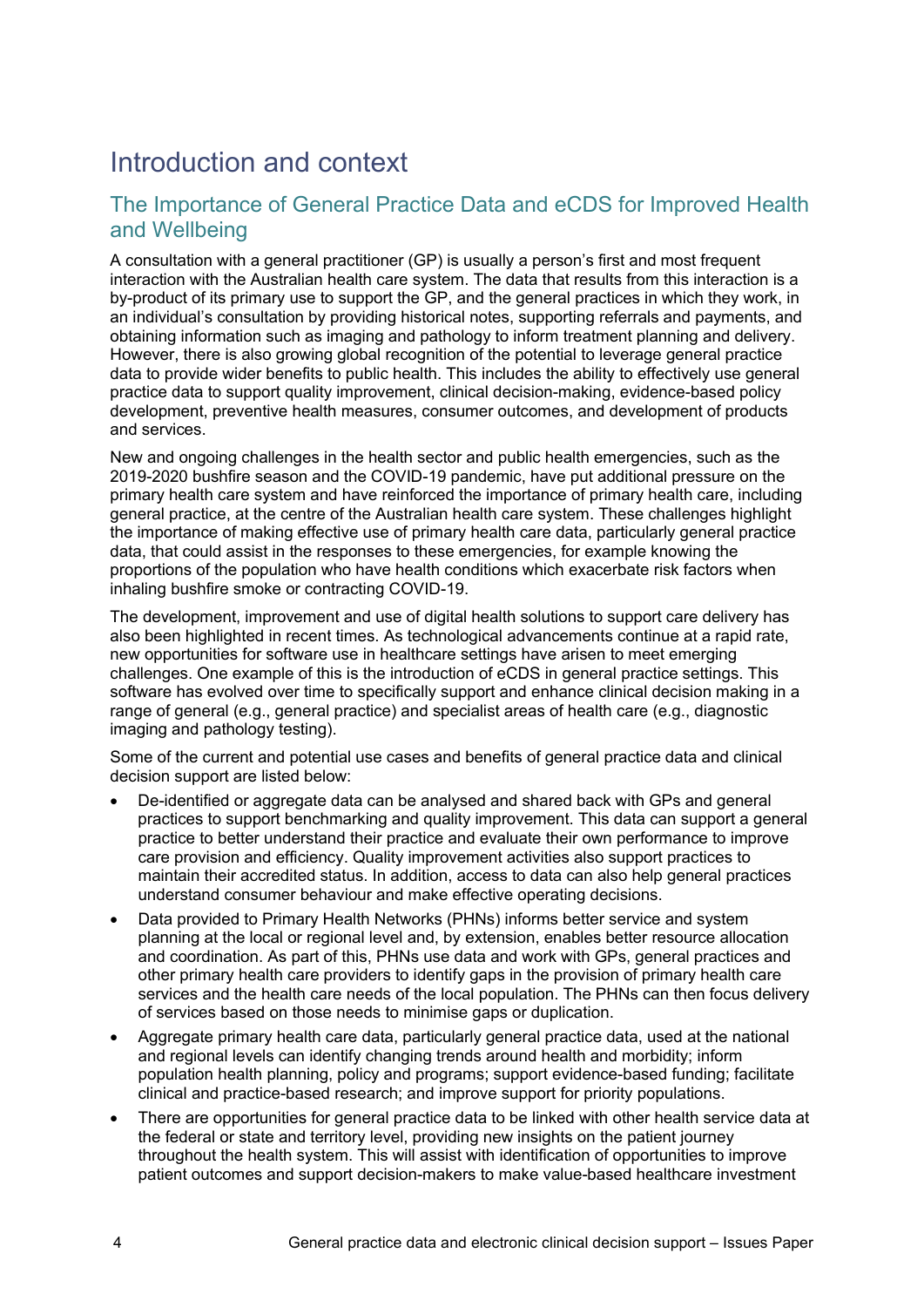decisions. Data linkage can also provide additional feedback to general practice to help them benchmark performance against other practices in their region and/or jurisdiction and better manage for example, population cohorts with chronic and complex health conditions. There is also significant opportunity for general practices to see the impact they are making in reducing premature morbidity and mortality and improving health system sustainability.

• eCDS systems are intended to improve healthcare delivery by enhancing medical decisions at point of care with targeted clinical knowledge, patient information and other health information.[1](#page-4-0) This support could be provided in the form of prompts, reminders and recommendations to assist primary health care practitioners, such as GPs, in their clinical decision making.[2](#page-4-1)

These uses of general practice data and the use of eCDS ultimately provide benefits to patients through more efficient, effective, appropriate and holistic care, health services and clinical planning for treatment and care.

#### Stakeholder interactions with general practice data and eCDS

There are a range of stakeholders involved in collecting, storing, analysing and sharing general practice data and other clinical information to support the central GP-patient interaction. These include general practices, software companies, PHNs and government agencies such as the Australian Institute of Health and Welfare (AIHW).

Figure 1 provides an overview of how general practice data is currently created by and informs the core GP-patient interaction, which is also supported through eCDS. It is important to note that while the My Health Record is an element of the current general practice data landscape, it is not the focus of this Issues Paper. The key terms used in this diagram are explained in Appendix B.





<span id="page-4-0"></span><sup>1</sup> Sutton, R.T. et al., 2020. An overview of clinical decision support systems: Benefits, risks, and strategies for success. npj Digital Medicine, 3(1).

<span id="page-4-1"></span><sup>2</sup> 2021. Implementing clinical decision support systems. Center for Disease Control and Prevention. Available at

<sup>&</sup>lt;https://www.cdc.gov/dhdsp/pubs/guides/best-practices/clinical-decision-support.htm>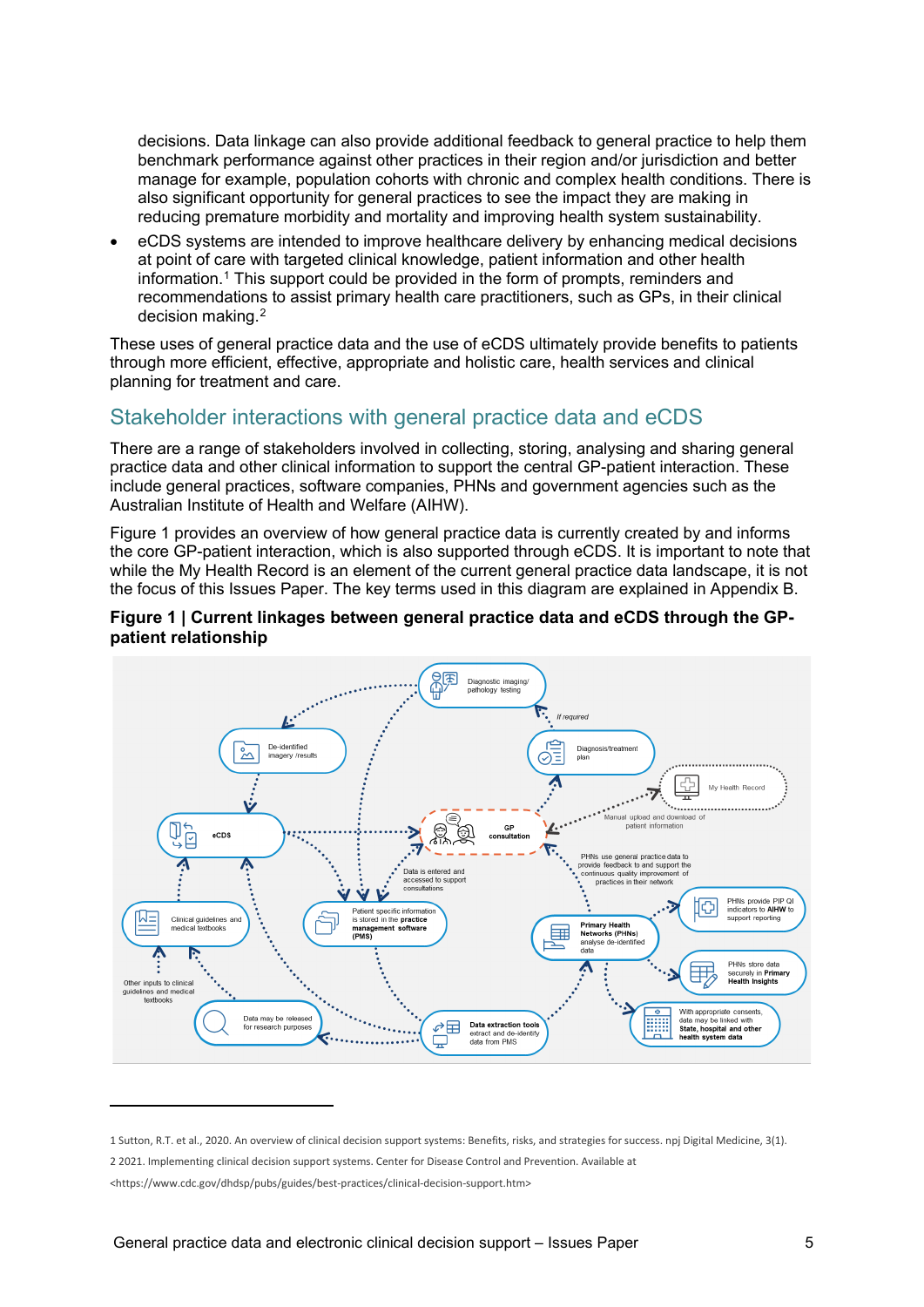## Policy objectives

General practice data provides a range of benefits to primary health care stakeholders, including improved patient treatment and care, general practice quality and business improvement, better access by patients to their own information and improved service and system planning.

The Department is proposing the following objectives for the sharing of general practice data to allow these benefits to be realised:

- ensure general practice data is available into the future to support GPs, PHNs and other health system actors to carry out their respective roles and participate in continuous quality improvement at individual practice and regional, jurisdictional and national health system levels
- ensure any access to or sharing of general practice data is conducted safely and securely and that privacy continues to be protected, including through effective de-identification of personal information
- ensure that the safe, secure sharing of de-identified general practice data is not inhibited by systems or costs
- support continuous improvement in the quality and comparability of general practice data.

The Department also considers there are a range of significant potential benefits from eCDS use. Noting this, there are still a range of issues/challenges that are impacting the useability and widespread implementation of eCDS amongst general practices.

The Department is seeking to consult on these issues to gain a broader understanding of the current state of eCDS use and explore potential responses. The objective of this broad consultation process on eCDS is to:

- ensure the safety, efficacy and quality of primary and specialist care in Australia
- ensure technological advancements in digital health are supported
- ensure software use in GP settings is appropriately designed, implemented and oversighted
- achieve efficiencies across the broader health system.

- 1. Do you agree with the policy objectives outlined?
- 2. Are there other objectives Government should consider?
- 3. Are there other current or potential future benefits or uses of general practice data that should be considered?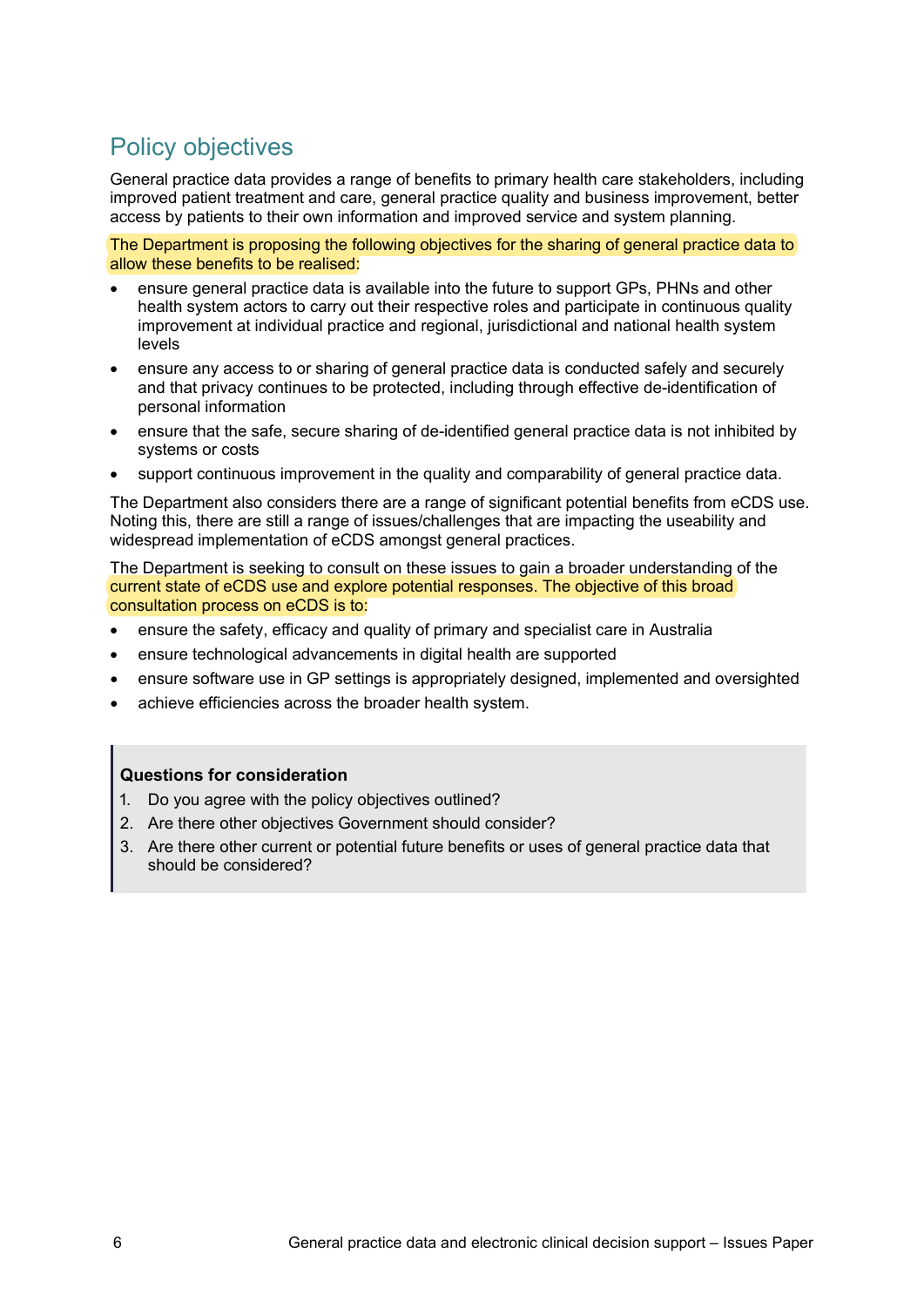## <span id="page-6-0"></span>Some issues with current general practice data arrangements

There are multiple stakeholders across the private and public sectors who are engaged in various aspects of the general practice data journey. The involvement of multiple players and standards complicates the flow of data and blurs transparency and accountability. This may be compounded by lack of trust and potential vendor lockout (e.g., restriction behind paywalls or movement to the cloud which may restrict access to data).

As the sharing of general practice data is voluntary, issues and complications in its flow potentially put ongoing access to general practice data for public good purposes at risk. Without high quality and standardised data, the ability of the health system to meet patient needs and develop better patient interventions and treatment pathways could be compromised. For example, if PHNs are unable to access data they would be restricted in effectively providing services for their populations. Primary health care services and research would be adversely impacted. The substantial benefits to be gained in the future by linkage of data across care settings – especially general practice and hospital – might not be realised.

Some of the issues that are a cause for concern about the future of general practice data are outlined below:

### Ongoing access to general practice data

Throughout the general practice data flow process, there are multiple players who have access to, share, analyse and store general practice data. Without a clear and agreed pathway for the data, together with documentation of the rights of access and use of the data by key players, there is a risk that access might be interrupted or denied along the pathway. The potential for use of general practice data at a regional, jurisdictional or national level in times of public health emergency will depend on specific understandings around access and accompanying documentation around usage.

Currently data flow is governed by a range of individual agreements between the various parties. The impacts of some of these agreements might not be fully understood by the multiple players involved. This raises the potential for general practice data to be monetised for commercial research or other purposes without the knowledge of patients and GPs.There are multiple companies involved in the provision of general practice software, with increasing concentration of ownership and expansion of data sharing activity.

With the move of data to the cloud, there is the potential for contracts and data access models to be revised which could restrict access to general practice data for one or more players. As software vendors move towards storage in the cloud there need to be clear requirements about how datasets can be shared, including considering opportunities for general practice systems to share data directly with trusted external parties, including PHNs.

### Lack of transparency

Related to the issue of ongoing access to data, there is currently a limited transparency around general practice data flow and use. This includes uncertainty as to:

- what agreements and requirements, such as consent requirements, are in place (or should be in place) with each stakeholder,
- whether data is being used as intended and
- how each player is transforming the data.

There is a lack of clarity regarding **privacy and consent requirements** and the associated responsibilities of different groups. This includes concerns about obtaining consent and ensuring proper data lineage (i.e., clarity on the chain of consent to share data at each stage). While there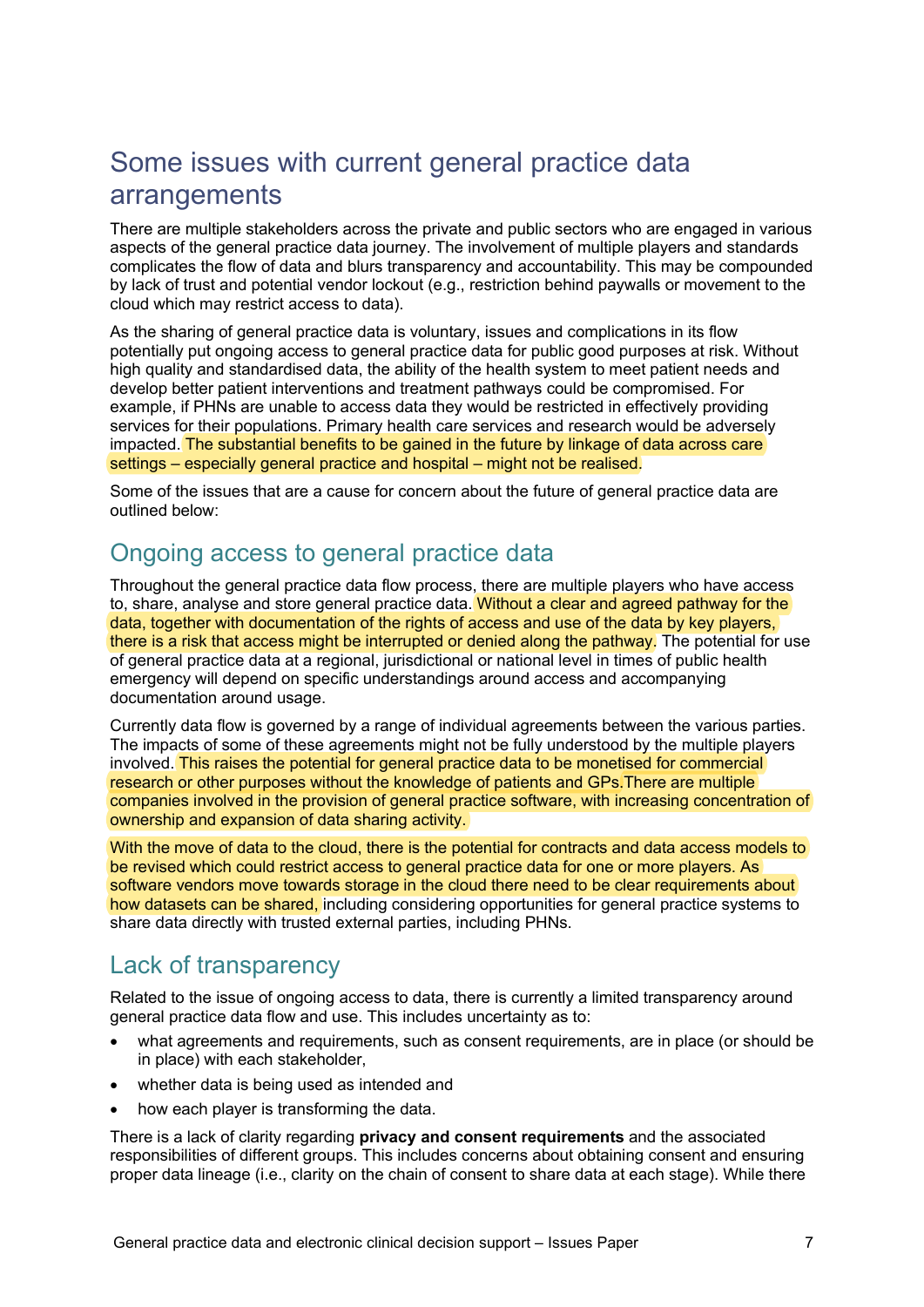is no legal obligation for consent to use de-identified data, there are instances where data could potentially be re-identified. GP relationships with patients may be damaged if consent is not explicitly handled. [3](#page-7-0) Moreover, as *Breen v Williams[4](#page-7-1)* places ownership of medical records with general practices, they may be ultimately liable or at risk if patient data is misused by players to whom general practices have given access. This is an issue for general practices, as many may have signed up to provide their data without full comprehension of how it is used.

The expansion of data sharing activity through the sharing of de-identified patient data including prescriptions and diagnostic testing records, requires a clear understanding of who has rights to the data once it leaves the general practice's systems. While increased data sharing can have many benefits, including to enable GPs to compare their activity with other doctors, the implications for data flow must also be transparent and clearly understood.

Stemming from questions regarding consent, there is also a need for greater transparency regarding **data usage** expectations and authority. Amongst the many stakeholders involved (patients, GPs, general practices, software vendors, PHNs and government agencies), there may be different views regarding custodianship and how data can be used by different parties. Each of these parties may have modified or analysed the data in some way and stored the data in their own repositories. This understanding also varies based on the type of data (i.e., unit-level vs aggregated, identified vs de-identified, re-identifiable, PIP QI indicators vs full dataset).

Regarding **data transformation**, the model used to map data to standards is proprietary and therefore not shared with stakeholders. Therefore, it is unclear how extracted data is mapped to standards and how this mapping varies based on the practice management software (PMS) or extraction software that is involved.

This lack of transparency also feeds into questions regarding quality of general practice data as outlined below.

### Data quality and standards

Stakeholders have concerns about the quality of the data given the lack of standardisation or regulation of either the software, data definitions or data entry requirements for general practice data.

**Variations in data entry:** Data quality due to variations in data entry will likely always be limited as research is not the primary purpose for which that data is collected. However, the lack of either technical or semantic interoperability standards remains a significant issue. Different practice management software collect data in different ways, with some using SNOMED CT and HL7 standards, and others not.

**Variations in data extraction:** Different data extraction tools work in different ways, with some providing real-time extraction and others monthly extraction. The data extraction tools extract, analyse and present data in different ways, with each vendor determining what discrete data they extract and the format of the data they provide, albeit in consultation with the general practices and PHNs. There is also variability in the model they use to map data producing variation in

<span id="page-7-0"></span><sup>3</sup> The Privacy Act 1988 (the Privacy Act) covers health information and includes content on how this information should be treated by parties who have access to that information. According to the Office of the Australian Information Commissioner (OAIC), to the extent that information has undergone an appropriate and robust de-identification process, it is not personal information, and is therefore not subject to the Privacy Act 1988 (Cth).

<span id="page-7-1"></span><sup>4</sup> The High Court Decision in Breen v Williams (1996) has the proposition that the GP, not the patient, owns the health record. However, the ownership of medical records will depend on the way in which the medical practice is conducted. For example, a practice can be conducted on the basis that the GPs are employed by the practice. In which case, the records are likely to be property of the employing practice rather than the treating GP.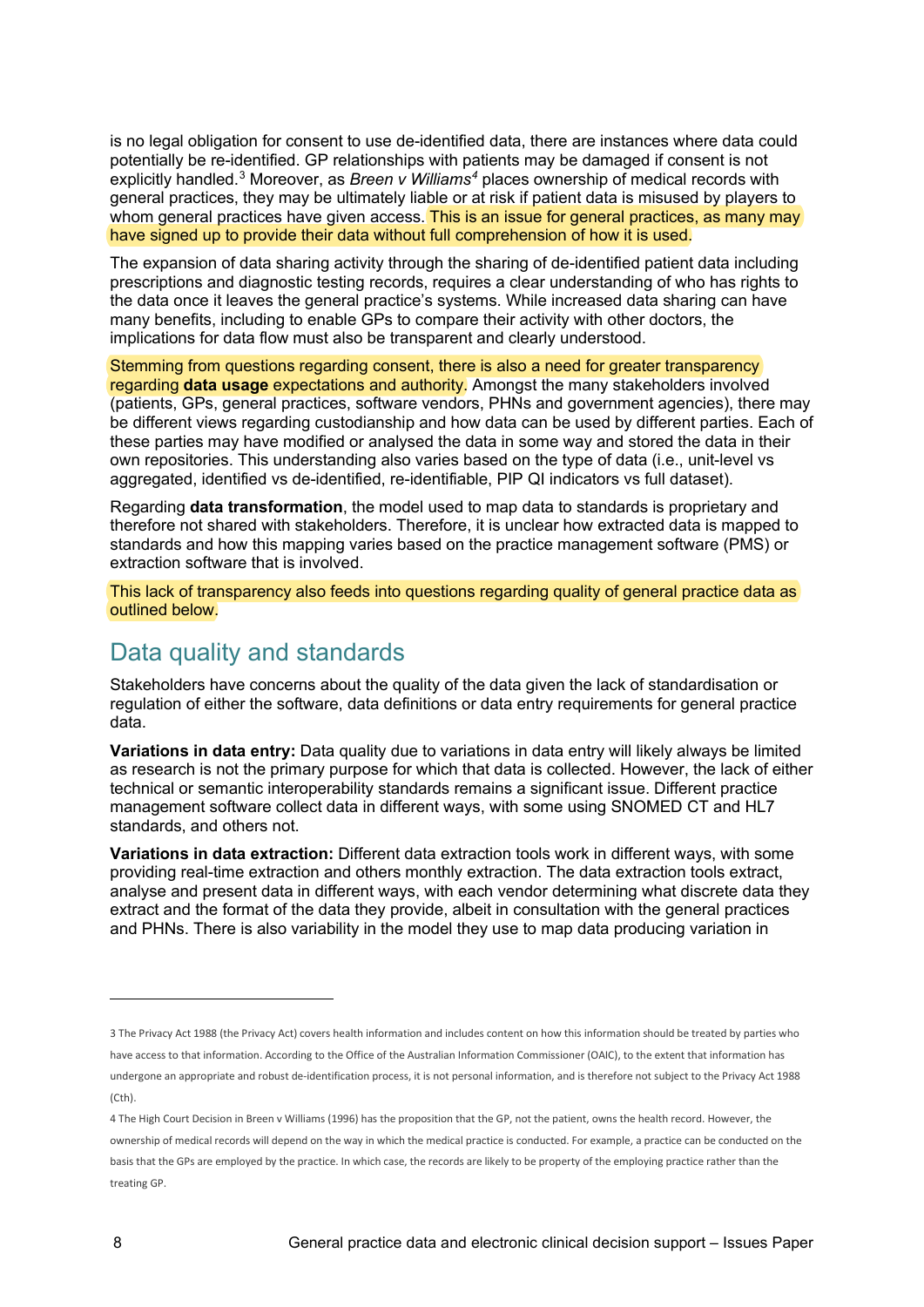results.The high level PIP QI indicators are the only element of the general practice dataset that is provided in a consistent format due to existing governance and reporting requirements. $5$ 

These variations can and do lead to a lack of comparability, high uncertainty when interpreting data, and the potential for misinterpretation and unreliable insights.

### Data security

There are variabilities between stakeholders across the general practice data flow in how data is stored and transferred and its associated security.

**Variations in the type of storage used:** Many general practices currently store data in local servers which may impact data security with variability depending on the practice. The movement by software vendors towards storing data in the cloud may improve consistency and level of security, however it could require changes to data access and sharing protocols to support ongoing access to general practice data.

**Range of storage locations and access points:** The range of storage locations may increase the risk of data breaches, data loss or interruptions to access. A recent development related to this is providers considering the use of Application Programming Interfaces (APIs), which sit within practice management software and directly interact with APIs in the software of users of that data.

Balancing the benefits of enhanced data access and sharing with the risks is an important consideration for general practice data.

### Data governance

While each of the above issues can be dealt with independently, they impact each other and would benefit from a holistic approach to future access to general practice data. Data governance can provide the scaffold in which the other issues can be addressed and can provide clarity on who uses general practice data, in what form, how it is used and how it is stored securely.

Overarching governance and oversight of general practice data across all the aspects of the data flow could improve many aspects of the arrangements. The current state has resulted in multiple parties developing individualised governance arrangements or agreements for data sharing.

The PIP QI Data Governance Framework supports governance of the PIP QI indicators.<sup>[6](#page-8-1)</sup>

The PHN Cooperative's National Data Governance Committee has developed a National Data Governance Framework which all PHNs have agreed to deliver against. This framework covers all primary health care data and it applies to the PHNs' secure data storage arrangement, Primary Health Insights. The Committee has written a manual which is more detailed to sit under the framework. As part of establishing consistent data governance, the Committee audited every PHN against the framework and provided each PHN a set of recommendations to support their improvement. The Committee is currently working on a comprehensive data governance policy.

Overarching governance can also impact quality and transparency. For example, the inconsistent application of data entry, analysis and outputs can impact data quality. Data is also more easily available to some stakeholders than others, and there is a lack of clarity on approved uses for

<span id="page-8-0"></span><sup>5</sup> The Department has developed the Practice Incentives Program Eligible Data Set Data Governance Framework which outlines the data in the

dataset, who the local, regional and national data custodians are, privacy information, how the data is managed, collected and used, and its security requirements. The Department has also developed PIP QI guidelines, fact sheets and FAQs to support stakeholders in understanding and taking part in PIP QI.

<span id="page-8-1"></span><sup>6</sup> The Department engaged Doll Martin Associates to conduct a review into the privacy and security controls in place for data collected through the PIP QI incentive. The review found that while there were variations in the method of collection, there were appropriate controls in place to protect privacy and security. The review made 14 recommendations to further strengthen the PIP QI incentive.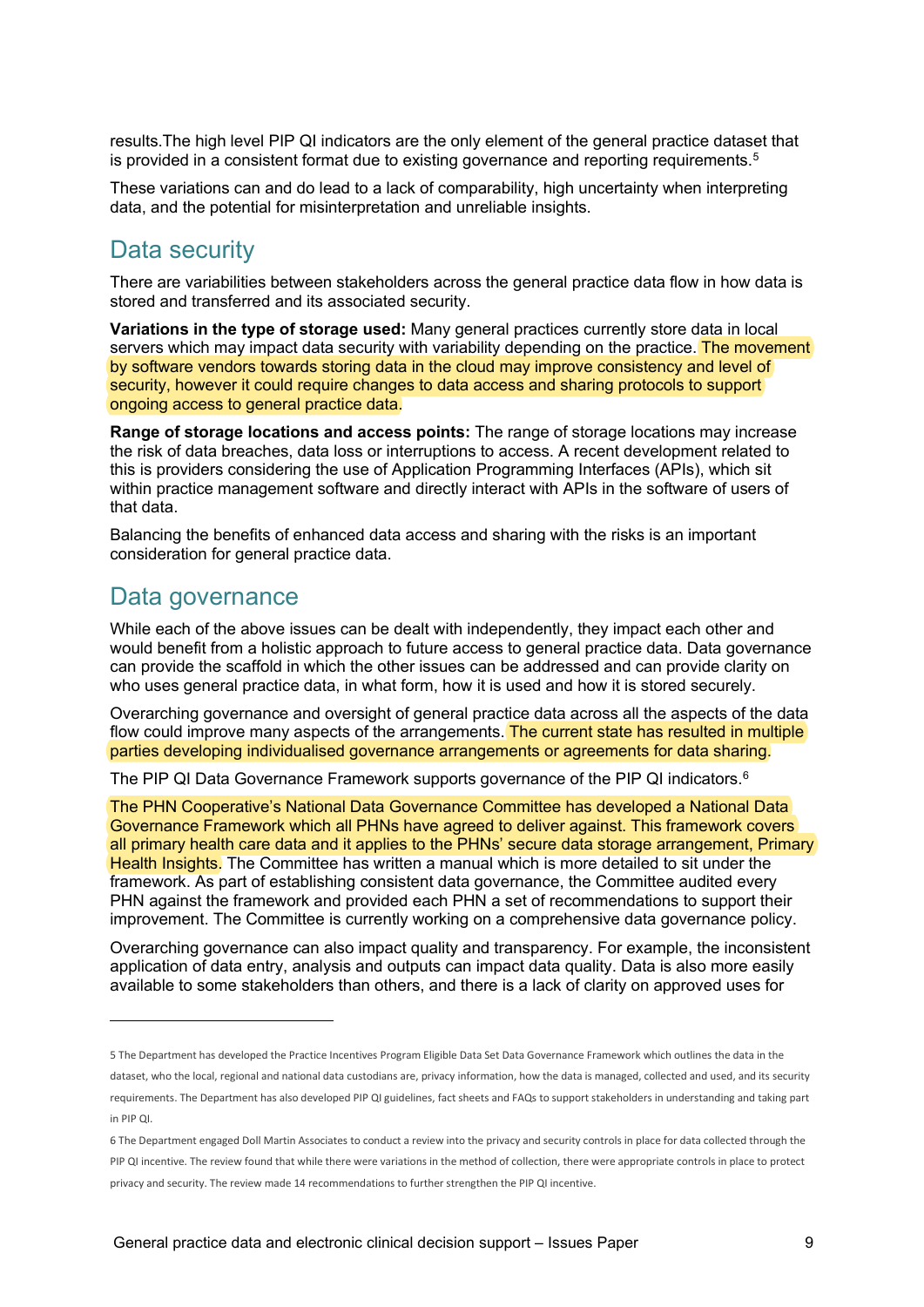general practice data. There is also a lack of shared understanding on how all the data flow services fit together which may lead to duplication and confusion. Each of these issues can cause inefficiencies and negatively impact decision making, ultimately resulting in a loss of trust.

- 4. What aspects of the current system in relation to general practice data work well?
- 5. What aspects of the current process in relation to general practice data are of concern?
- 6. What general practice data should be shared, with whom and for what purposes?
- 7. Under which conditions should governments have access to aggregate general practice data?
- 8. Are there any issues not covered above that impact on ongoing access to general practice data?
- 9. What is the single, most pressing issue facing ongoing access to general practice data?
- 10. What upcoming developments may impact the flow of general practice data?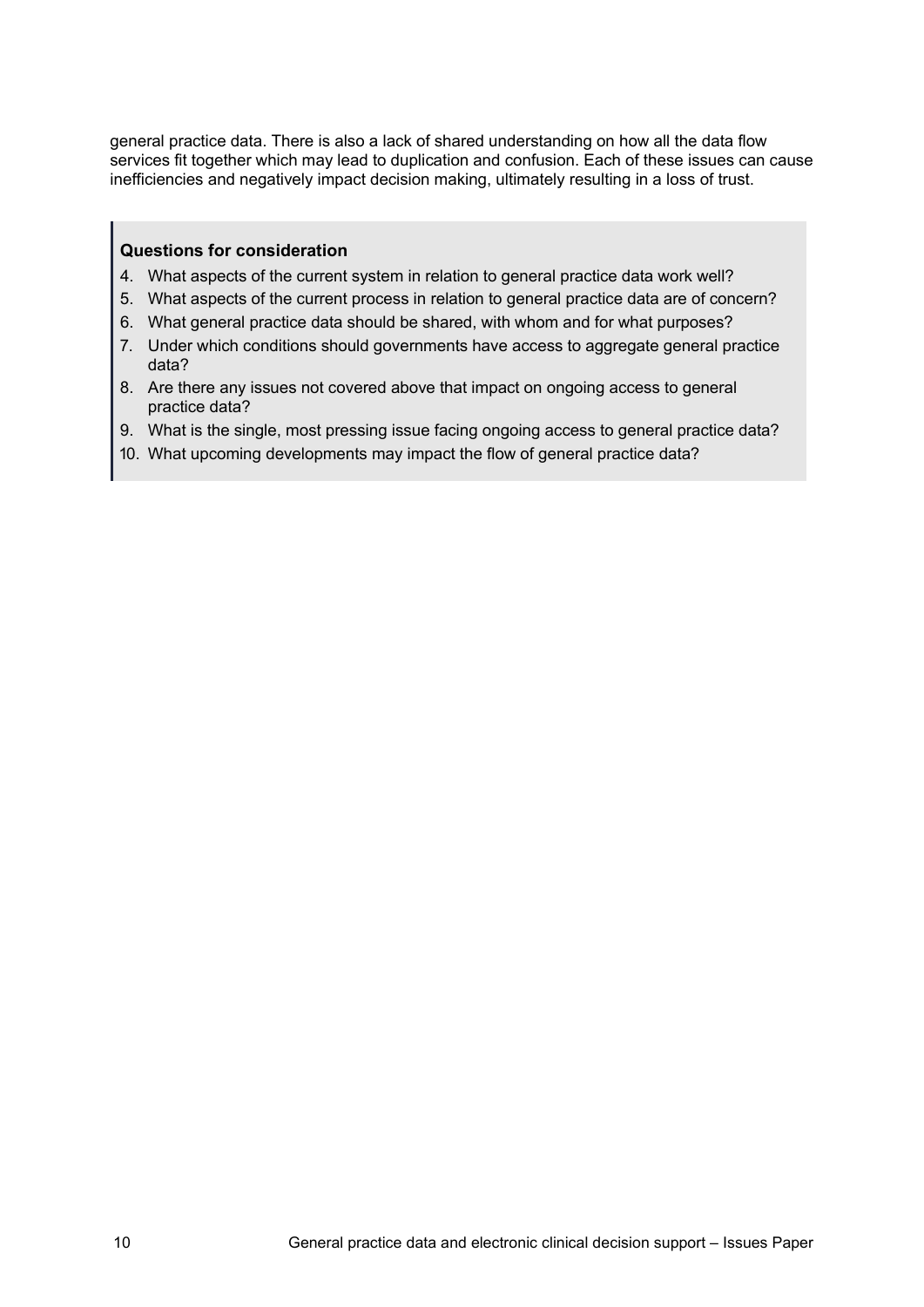## <span id="page-10-0"></span>Examples of systems and solutions implemented overseas

While each country has unique features in how the primary health care system operates, it is useful to look at how other countries have approached the issues of ensuring ongoing access to quality general practice data. Some examples of interest are outlined here.

#### **New Zealand's largest Primary Health Organisation (PHO) has a preferred PMS provider**

In 2019, ProCare (Auckland's PHO) conducted a year-long review of several different PMS options and selected one called Indici as the most suitable system for its needs. A number of other PHOs have also nominated Indici as their preferred system.[7](#page-10-1) ProCare signed a contract directly with Indici's parent company<sup>[8](#page-10-2)</sup>, and has since been transitioning its member practices towards Indici, providing technical and training support directly to individual practices as they learn the new system.<sup>[9](#page-10-3)</sup>

#### **In the UK, GPs must choose from a panel of approved PMS**

The GP IT Futures program sets technology, data standards and capabilities that all practice management software systems must meet. It also established a 'digital marketplace', the Digital Buying Catalogue, an online platform that allows practices to search and compare approved suppliers' solutions on the framework and procure clinical IT system capabilities. There is also a financial incentive for GPs and software companies to participate, as "costs for selected services are covered via a central call off agreement with each participating supplier."[10](#page-10-4)

#### **The UK has centralised agencies tasked with managing healthcare data and research**

NHS Digital was established in 2013 and is "responsible for collecting, analysing and disseminating England's health and social welfare data". The Health Research Authority is a single entity that streamlines and regulates health and medical research, as well as protecting the interests of patients. These centralised agencies simplify and rationalise the collection, storage, access to and use of primary health care data in order to make sure it is treated and used as securely and efficiently as possible.<sup>[11](#page-10-5)</sup>

- 11. Are these examples relevant to Australia?
- 12. What other examples might inform the secure future for general practice data in Australia?

- <span id="page-10-2"></span>8 Reid, M, 2018. ProCare signs contract with Valentia Technologies to pilot indici practice management system. New Zealand Health IT. Available at [<https://www.healthit.org.nz/news/procare-signs-contract-with-valentia-technologies-to-pilot-indici-practice-management-system>](https://www.healthit.org.nz/news/procare-signs-contract-with-valentia-technologies-to-pilot-indici-practice-management-system)
- <span id="page-10-3"></span>9 ProCare, 2020. ProCare Annual Report 2020. Available at <https://www.procare.co.nz/media/2388/procare-annual-report-2020.pdf>

<span id="page-10-1"></span><sup>7</sup> McBeth, R, 2019. New Zealand's largest PHO ProCare selects Indici in PMS review. Healthcare IT News. Available at

[<sup>&</sup>lt;https://www.healthcareitnews.com/news/asia/new-zealand-s-largest-pho-procare-selects-indici-pms-review>](https://www.healthcareitnews.com/news/asia/new-zealand-s-largest-pho-procare-selects-indici-pms-review)

<span id="page-10-4"></span><sup>10</sup> NHS Digital, 2021. GP IT Futures systems and services. Available at [<https://digital.nhs.uk/services/gp-it-futures-systems>](https://digital.nhs.uk/services/gp-it-futures-systems)

<span id="page-10-5"></span><sup>11</sup> Srinivasan, U. et al., 2018 Flying Blind: Australian Researchers and Digital Health. Digital Health Cooperative Research Centre, Australian Health Data Series 2. Available at <https://flyingblind.cmcrc.com/files/cmcrc\_flying\_blind\_vol\_2\_web4.pdf>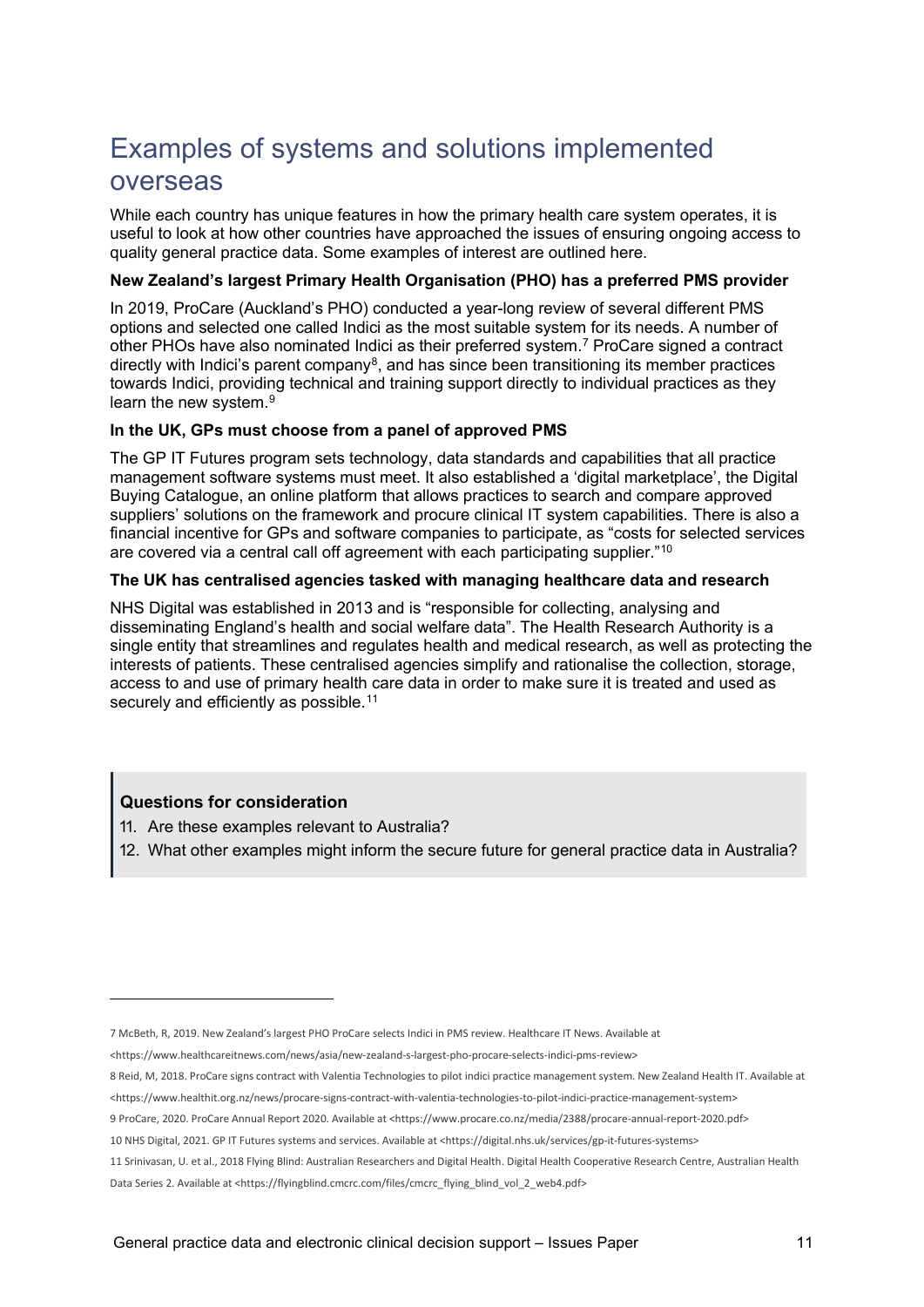## <span id="page-11-0"></span>Electronic clinical decision support for GPs at the point of care

## Types of eCDS

While there are a range of categories for decision support systems, including communicationdriven, model-driven and data-driven; eCDS are frequently categorised as either knowledgebased or non-knowledge based. Knowledge-based eCDS typically contain a mechanism to communicate, an inference engine and a knowledge base consisting of rules and compiled data (such as clinical guidelines). The inference engine uses the patient's data (entered into the PMS by the GP), in conjunction with the rules from the knowledge base, to produce prompts, reminders and recommendations.

Non-knowledge based eCDS do not rely on data drawn from an established knowledge base, rather they use a form of artificial intelligence (AI) called machine learning to generate new data. Machine learning allows computer software to learn from past experiences and/or find patterns in clinical data. A key difference between knowledge-based eCDS and non-knowledge based eCDS is that with the former, it is usually possible to trace the output back to the parent body of knowledge (e.g., a specific clinical guideline). Conversely, non-knowledge based eCDS are algorithm-based (the algorithm itself may be commercial-in-confidence) and therefore do not provide this 'line of site' from the output back to the parent body of knowledge.

Knowledge-based and non-knowledge based eCDS can offer a range of information and tools to strengthen clinical decision making in primary health care. In practice, eCDS can provide GPs with clinical information, guidance and workflow functionality, such as prescribing support, requests for pathology testing and diagnostic imaging services, and referrals for other specialist advice. This functionality strengthens connections across the health system by enabling efficient communication and information sharing between primary health practitioners and specialist health care providers.

### eCDS inputs

eCDS utilise several information and data inputs that form the evidence-base for decision support. As shown in Figure 1, the three key inputs for eCDS are:

- **Clinical practice guidelines.** Clinical practice guidelines are evidence or consensus-based statements that include recommendations intended to optimise patient care and assist health care practitioners to make decisions about appropriate health care for specific clinical circumstances[.12](#page-11-1) These guidelines are used to assist clinicians and patients in shared decision making. These guidelines are often based on the analysis of published medical research and population health data.
- **De-identified imagery/results.** Personal information is de-identified if the information is no longer about an identifiable individual or an individual who is reasonably identifiable.<sup>[13](#page-11-2)</sup> Common reasons for de-identifying data, particularly in the health space, is to retain an individual's privacy and ensure no sensitive or personal information is shared. De-identified imagery or results inputted into eCDS can draw upon the outputs from diagnostic imaging and pathology testing.
- **De-identified primary care data.** De-identified primary health care data draws upon the information collected through GP/patient interactions. This data is collected by a GP at the point of care and entered into a PMS. This information is then extracted from the PMS and is

<span id="page-11-1"></span><sup>12</sup> National Health and Medical Research Council, 2014. Clinical practice guidelines portal. Australian Clinical Practice Guidelines. Available at [<https://www.clinicalguidelines.gov.au/portal>](https://www.clinicalguidelines.gov.au/portal)

<span id="page-11-2"></span><sup>13</sup> Privacy Act 1988, section 6 'Interpretation', Available at < https://www.legislation.gov.au/Details/C2021C00379>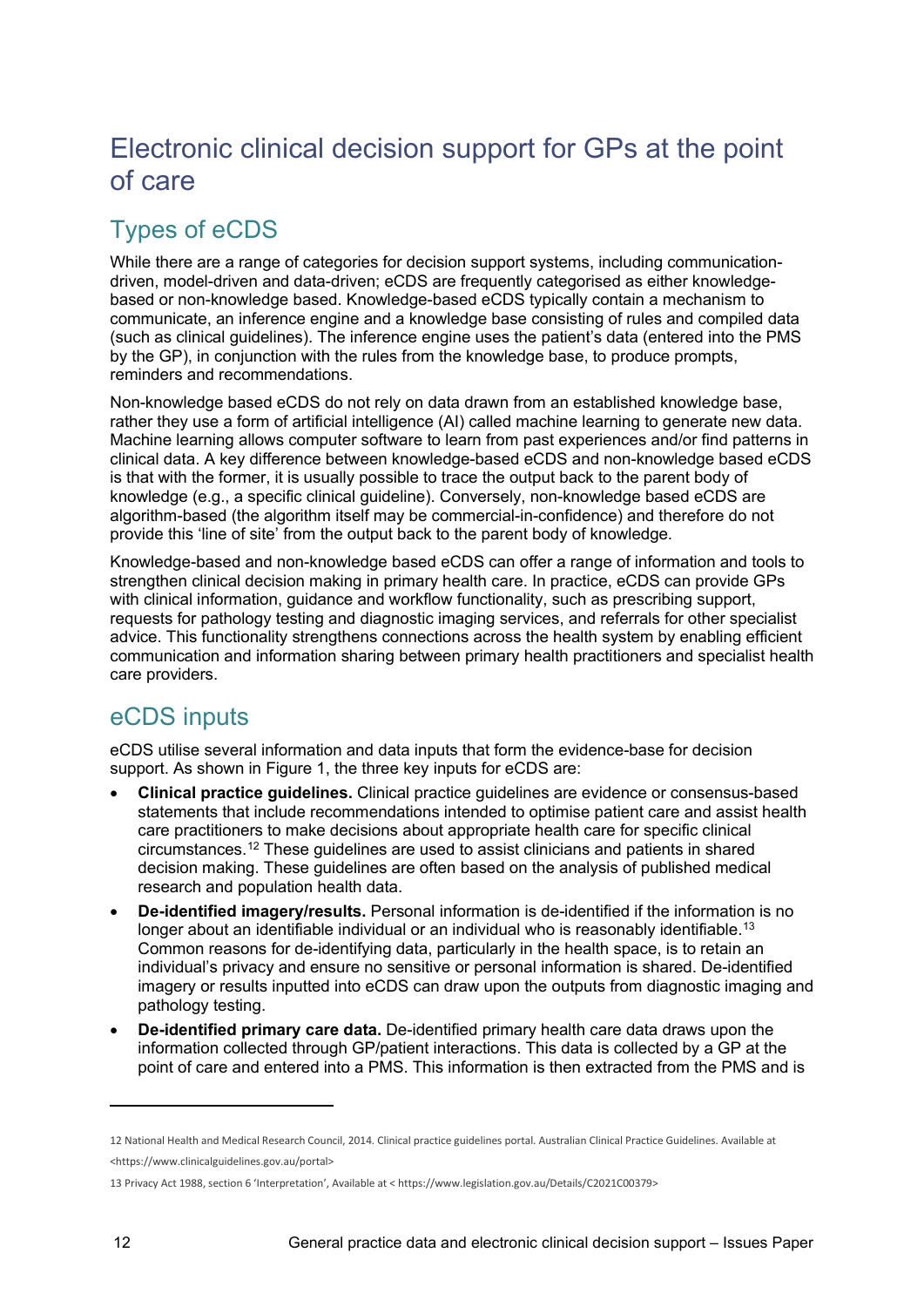used to support GP feedback loops, medical research, clinical guideline development and input into eCDS (predominantly non-knowledge based eCDS).

### How eCDS can be used

As noted above, eCDS is primarily used to support clinical decision making at the point of care. eCDS are used by primary health care practitioners, bringing together a range of information and data to generate recommendations and supporting clinical information. Using eCDS can enhance care quality and patient safety, as the software provides on-the-spot access to clinical data/guidelines during the often high-pressure, fast-paced patient consultations.

The level of eCDS use by GPs currently reflects GP preference, access and useability of software. While some GPs may choose not to use eCDS, others can use it to support their needs as a GP, at various stages of their career. eCDS is a useful tool to support those who are in the early stages of practice, to increase confidence and support decision making. For those who have significant practice experience, it can provide support to ensure advice being provided at the point of care draws on up-to-date clinical information and guidelines.

In terms of functionality, eCDS can be used as a stand-alone software or can be integrated into other elements of the clinical workflow. The software commonly incorporates widely-used nonproprietary standards and agreed clinical terminologies to maximise interoperability and future integration into other medical software. There is increased focus from software developers on achieving seamless integration of eCDS into clinical workflow.

- 13. What aspects of the current system in relation to eCDS work well?
- 14. What aspects of the current process in relation to eCDS are of concern?
- 15. What upcoming developments may impact eCDS functionality and integration into clinical workflows?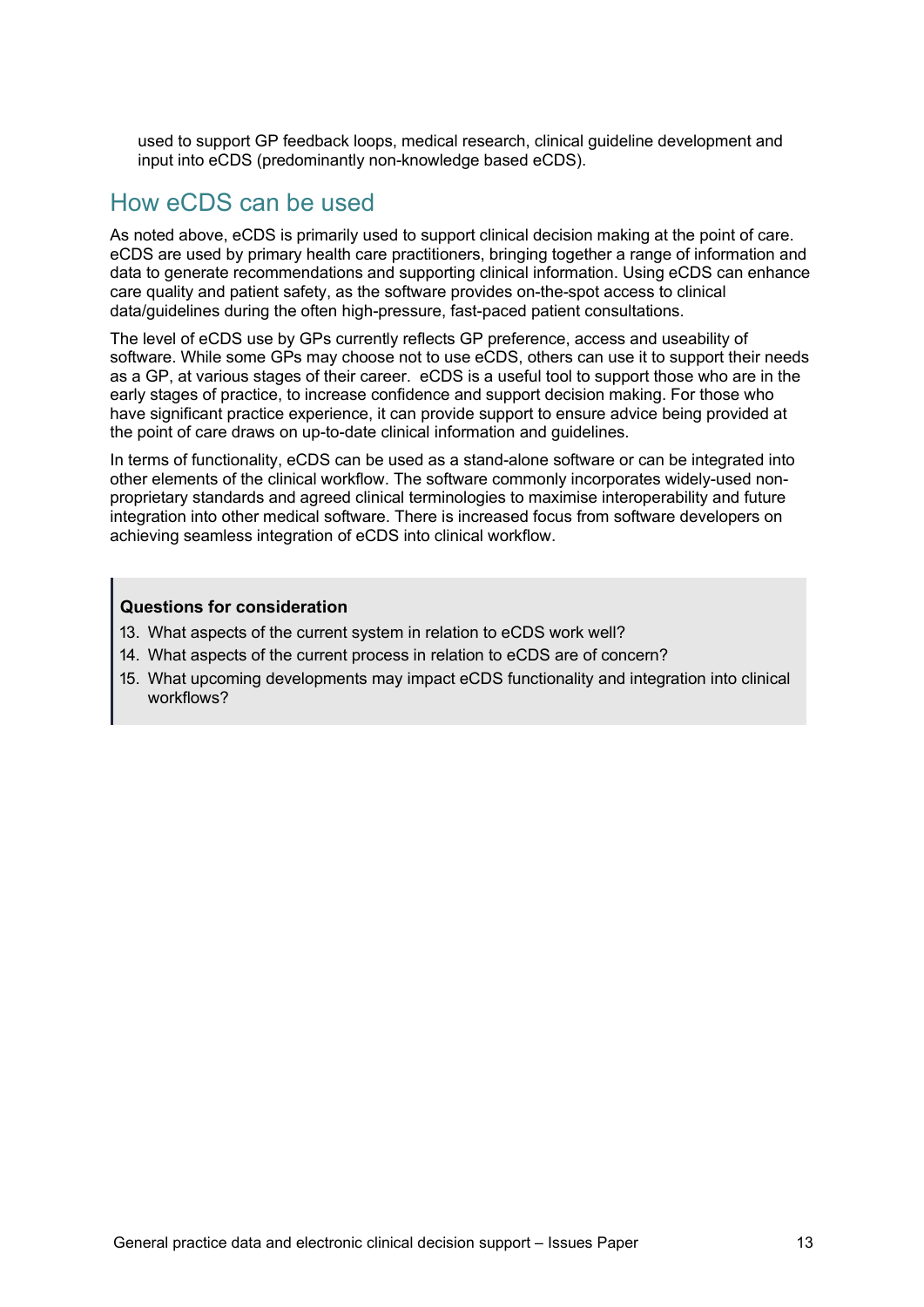## <span id="page-13-0"></span>The current regulatory framework for eCDS

### Regulatory approach by the Therapeutic Goods Administration

The Therapeutic Goods Administration (TGA) regulates the safety and performance of medical devices, and has been reviewing the regulation of software-based medical devices, including undertaking extensive consultation and industry engagement in 2019 and 2020 to clarify both the existing regulatory requirements and scope of regulation.

The digital health environment is rapidly evolving and includes many new medical device software products, and many health-based products which are crossing and/or blending traditional boundaries of therapeutic product definitions. This has caused therapeutic goods regulators around the world, including the TGA, to implement changes to their frameworks to address uncertainties as to what meets the definition of a medical device and to allow for innovation while still ensuring safety and performance, and patient/user confidence in such devices.

Following a decision by the Government, the TGA has [implemented reforms](https://www.tga.gov.au/medical-devices-reforms-medical-device-software-regulation) to [the regulation of](https://www.tga.gov.au/regulation-software-based-medical-devices)  [software-based medical devices.](https://www.tga.gov.au/regulation-software-based-medical-devices) These changes took effect from 25 February 2021, and additional guidance for software-based medical devices has been published on the TGA website. This includes guidance specifically for CDSS as well as a broader package of materials.

Under theregulatory framework for medical devices, CDSS[14](#page-13-1) that meets the definition of a medical device must be included in the Australian Register of Therapeutic Goods (ARTG), unless otherwise exempt.[15](#page-13-2)

Therefore, eCDS is currently regulated by the TGA if:

- it is manufactured or supplied in Australia; and
- it is a medical device;  $16$  and
- it is not excluded from TGA regulation.

An eCDS medical device is exempt if it meets all three of the following criteria:

- it is not intended to directly process or analyse a medical image or a signal from another medical device (including an in vitro diagnostic device); and
- it is intended only for the purpose of providing or supporting a recommendation to a health professional about prevention, diagnosis, curing or alleviating a disease, ailment, defect or injury; and
- it is not intended to replace the clinical judgement of a health professional in relation to making a clinical diagnosis or decision about the treatment of patients.

If any of these criteria are not met, the eCDS is not exempt and requires inclusion in the ARTG.

Alternatively, if all three of the above are met, sponsors *must notify the TGA*, ensure the device meets the relevant essential principles for safety and performance of a medical device, *and comply with other requirements but do not need to apply* to include it on the ARTG. "

<span id="page-13-2"></span>

<span id="page-13-1"></span><sup>14</sup> eCDS is referred to as Clinical Decision Support (CDSS) in TGA documentation.<br><sup>15</sup> Australian Government Department of Health. Therapeutic Goods Administration, 2021. Clinical decision support software. Available at <https://www.tga.gov.au/resource/clinical-decision-support-software>

<span id="page-13-3"></span><sup>16</sup> Australian Government Department of Health. Therapeutic Goods Administration, overview of medical devices and IVD reguatlion

<sup>&</sup>lt;https://www.tga.gov.au/sme-assist/medical-devices-regulation-introduction>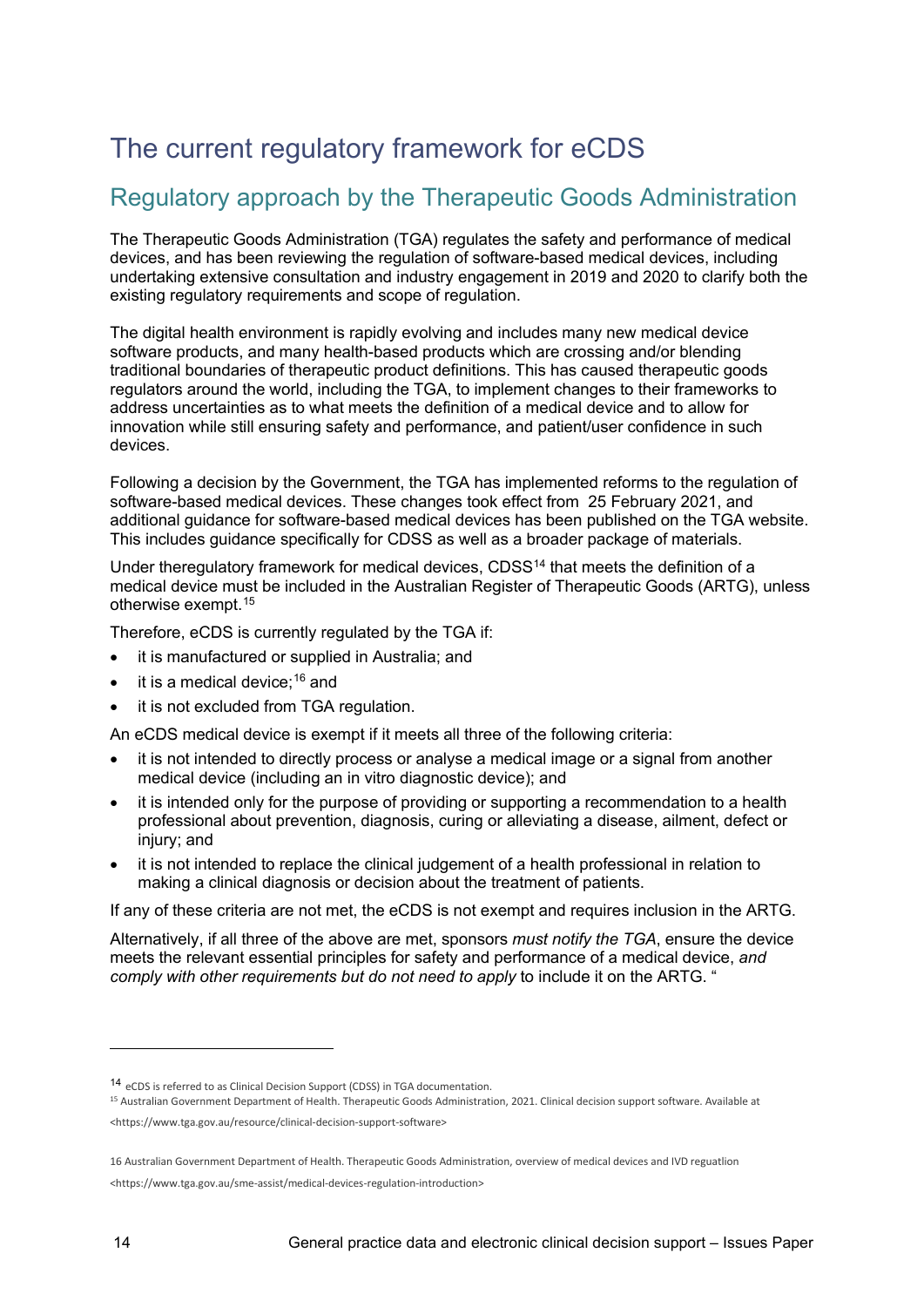### Other forms of oversight

There are currently no endorsed guidelines or standards specifically developed for eCDS design, manufacture or use within Australia. While other medical software, data standards and/or clinical terminology<sup>[17](#page-14-0)</sup> may be applied to eCDS, they do not specifically relate to the functionality of eCDS and their use within general practice settings.

### Government incentives

The Australian Government provides general practices access to a range of incentives under the PIP. This program provides funding for general practices to help them continuously provide quality care, enhance capacity and improve access and health outcomes for patients.<sup>[18](#page-14-1)</sup>

The eHealth incentive (also referred to as Practice Incentives Program eHealth Incentive (ePIP) aims to encourage general practices to keep up-to-date with the latest developments in digital health and adopt new digital health technology as it becomes available. To be eligible for the ePIP incentive, practices must meet the following requirements:

- integrate healthcare identifiers into Electronic Practice Records
- have secure messaging capability to electronically transmit and receive clinical messages to and from other healthcare providers
- ensure that they are working towards recording majority of diagnoses for active patients electronically
- ensure that the majority of their prescriptions are sent electronically to a Prescription Exchange Service
- use compliant software for accessing the My Health Record system and creating and posting shared health summaries and event summaries.

#### **Questions for consideration**

16. What do you think is the appropriate level of Australian Government involvement in the governance/oversight of eCDS?

<span id="page-14-0"></span><sup>17</sup> An example of one such clinical technology is SNOMED CT-AU, which is a large 'dictionary' of clinical terms with a unique code that are machinereadable, and which is managed and distributed in Australia by the Australian Digital Health Agency (ADHA).

<span id="page-14-1"></span><sup>18</sup> Australian Government, 2021. Funding for general practices to improve their service – Practice incentives Program (PIP). Available at < [https://business.gov.au/grants-and-programs/Practice-Incentives-Program>](https://business.gov.au/grants-and-programs/Practice-Incentives-Program)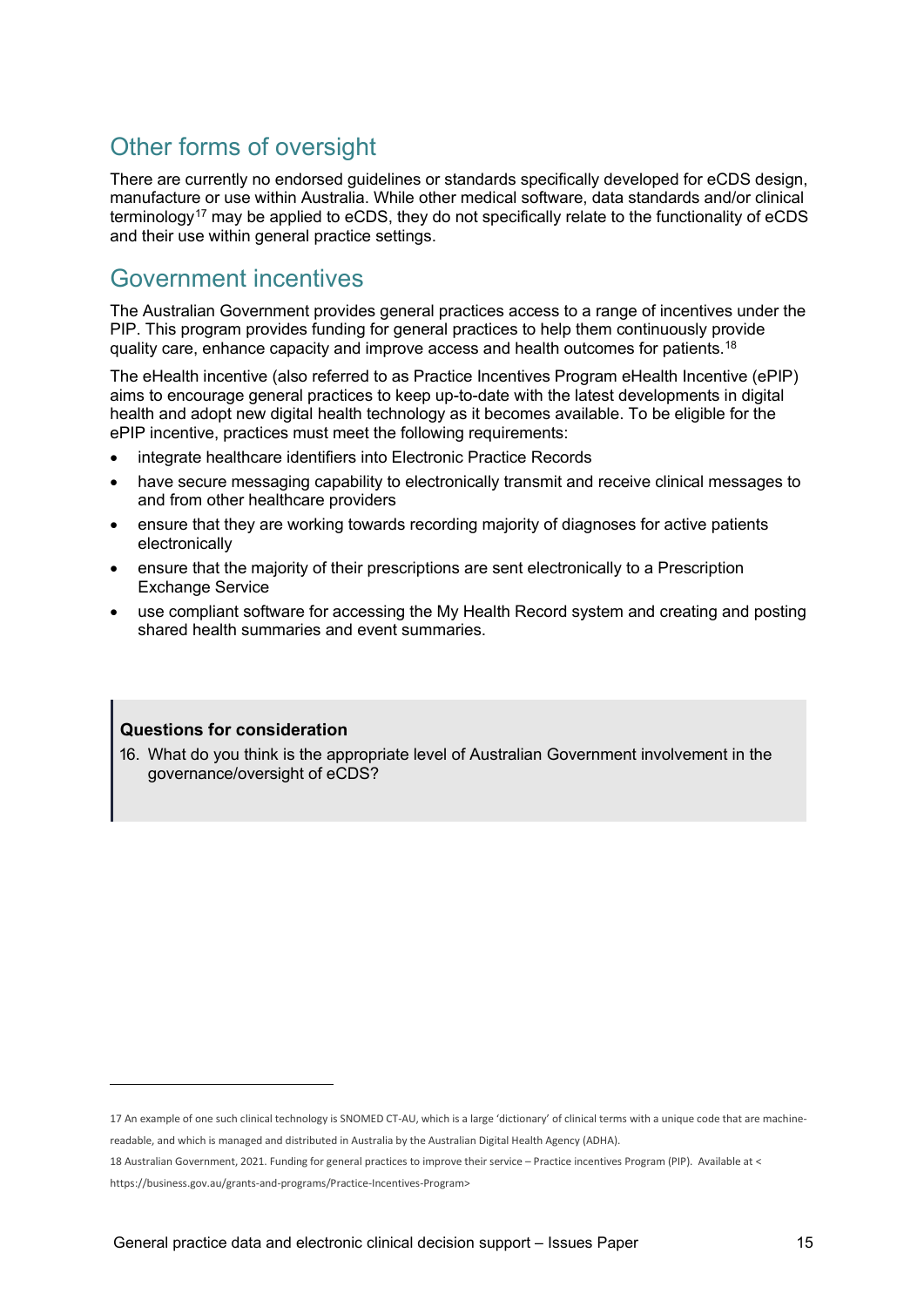## <span id="page-15-0"></span>Potential benefits of eCDS use across the health care ecosystem

eCDS use in primary health care settings has the potential to support clinical decision making and enhance patient care as well as achieving additional benefits across the broader health care ecosystem. Some potential benefits to eCDS use include:

- **Enhancing patient safety and quality of care.** eCDS provides access to information at the point of care which informs shared decision making about patient diagnosis and treatment, using the information provided to suggest/recommend possible investigations and diagnoses that match a patient's symptoms. eCDS provides streamlined access to treatment guidelines and recommendations for ongoing care. Through this, eCDS can reduce medication errors and furthermore adverse events by providing drug dosage recommendations, alerts for drug interactions and drug disease adverse outcomes.[19](#page-15-1)
- **Supporting primary health care practitioners through the provision of information**. eCDS allows GPs to remain up-to-date with the latest clinical guidelines, medical research and other clinical information as well as exposing them to a range of alternative treatment options. It can provide information and recommendations on evidence-based interventions as an alternative for prescribing, thereby decreasing potential adverse reactions from pharmaceutical use. eCDS empowers GPs by giving them increased confidence to make point of care diagnosis and treatment decisions without the need for specialist referrals by drawing upon the accumulated clinical knowledge contained within the eCDS knowledge base.
- **Improving efficiency and decreasing operational costs for GPs and the broader health care ecosystem.** eCDS identifies the most appropriate treatment and ongoing care from a patient safety perspective. It also helps to achieve cost benefits through improved use of the Medicare Benefits Schedule (MBS) and other health system financing, by reducing 'unnecessary' and/or 'low value' testing, diagnostic imaging and prescribing. This is currently imposing additional time and cost burdens on both patients (in relation to 'out of pocket' expenses) and the broader Australian health care system.<sup>[20](#page-15-2)</sup> eCDS also enhance communication and data exchange by populating clinical details in diagnostic imaging and pathology requests, allowing more targeted reporting from the receiving specialist and therefore improving efficiency across the broader health care ecosystem.

<span id="page-15-1"></span><sup>19</sup> Noting that many PMS may already have a drug-drug screening functionality, outside an eCDS, to alert GPs to drug-drug interactions that may result in treatment failure and/or adverse events.

<span id="page-15-2"></span><sup>20</sup> The 2018 report from the diagnostic medical clinical committee, as part of the medical schedule benefits review taskforce, regarded eCDS, "as a superior intervention to improved requesting of diagnostic imaging and pathology services, noting the system would give clinicians access to up-todate clinical advice at the point of care and information on specific texts for consumer education". Furthermore, the committee noted "the importance of providing requesting of diagnostic tests with the necessary support and enablers to facilitate better use of MBS items. The committee agreed that there were clinical areas where the use of MBS funded diagnostic services could be approved". Australian Government, Medicare Benefits Schedule Review Taskforce: report from the diagnostic medical committee 2018

<sup>&</sup>lt;https://www.health.gov.au/sites/default/files/documents/2020/12/taskforce-final-report-diagnostic-medicine-clinical-committee-report-from-thediagnostic-medicine-clinical-committee.pdf>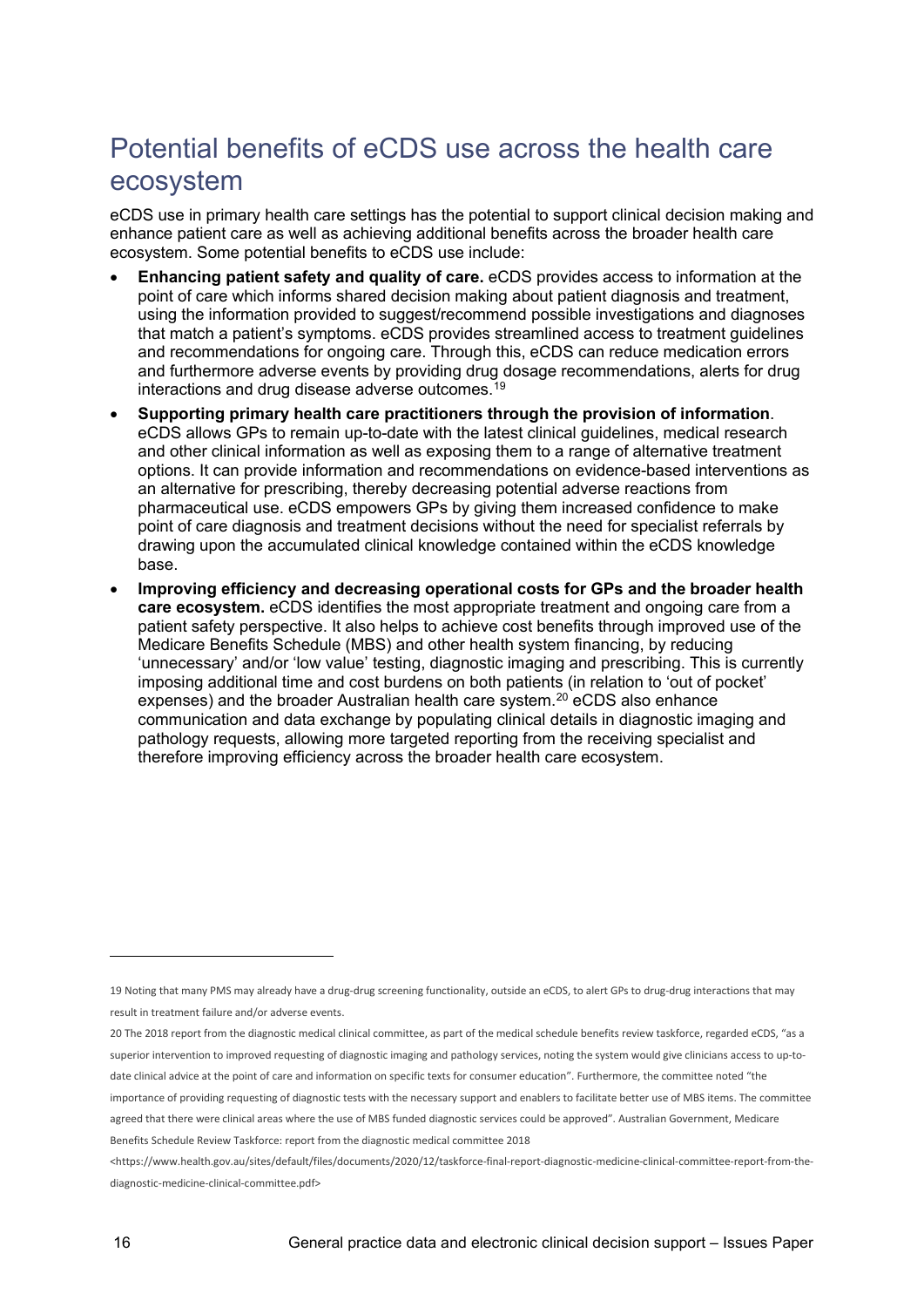## <span id="page-16-0"></span>Some issues and challenges with eCDS design and use

While there are a range of potential benefits for eCDS use in primary health care settings, there are currently a number of issues/challenges. These include:

- **Factors impacting uptake of eCDS by GPs.** Practitioners are concerned about the varying quality and currency of information contained within the eCDS knowledge base as well as a lack of consistency of outputs across different software platforms and this could generate a lack of trust in eCDS and the information provided. Additionally, a lack of integration of eCDS into clinical workflows increases the time impost on primary health care practitioners and can create additional barriers for use. Furthermore, a high volume of alerts/warnings can interrupt GP interactions with patients and can potentially result in certain critical alerts being missed due to clinicians playing less attention to warnings (due to notification fatigue).
- **Challenges with the integration of clinical guidelines into eCDS.** Currently there is no regulatory requirement for endorsed guidelines (such as National Health and Medical Research Council guidelines) to be integrated into eCDS. This may create some doubt amongst practitioners that best-practice Australian guidelines are being drawn upon to inform clinical decision recommendations provided by eCDS. Another complicating factor is that many existing clinical guidelines are not optimised for electronic utilisation so that they can be interrogated by eCDS, therefore potentially impacting upon the completeness of any eCDS knowledge base.
- **Considerations for the integration of eCDS into the broader health care ecosystem**. Inconsistent clinical terminology entered in PMS and used for the inference engine in eCDS can impact the accuracy of clinical recommendations provided by the eCDS (noting that advances in translation software are reducing the impact of this issue). Overall, there is ambiguity in relation to who is responsible for eCDS oversight/regulation with potential roles for government agencies, clinicians peak bodies and the medical software industry.

- 17. What do you see as the benefits of eCDS use for shared decision making at point of care?
- 18. What do you see as the issues/challenges of eCDS design and use and what are the associated impacts?
- 19. Do you have any suggestions as to potential next steps to address any identified issues and challenges?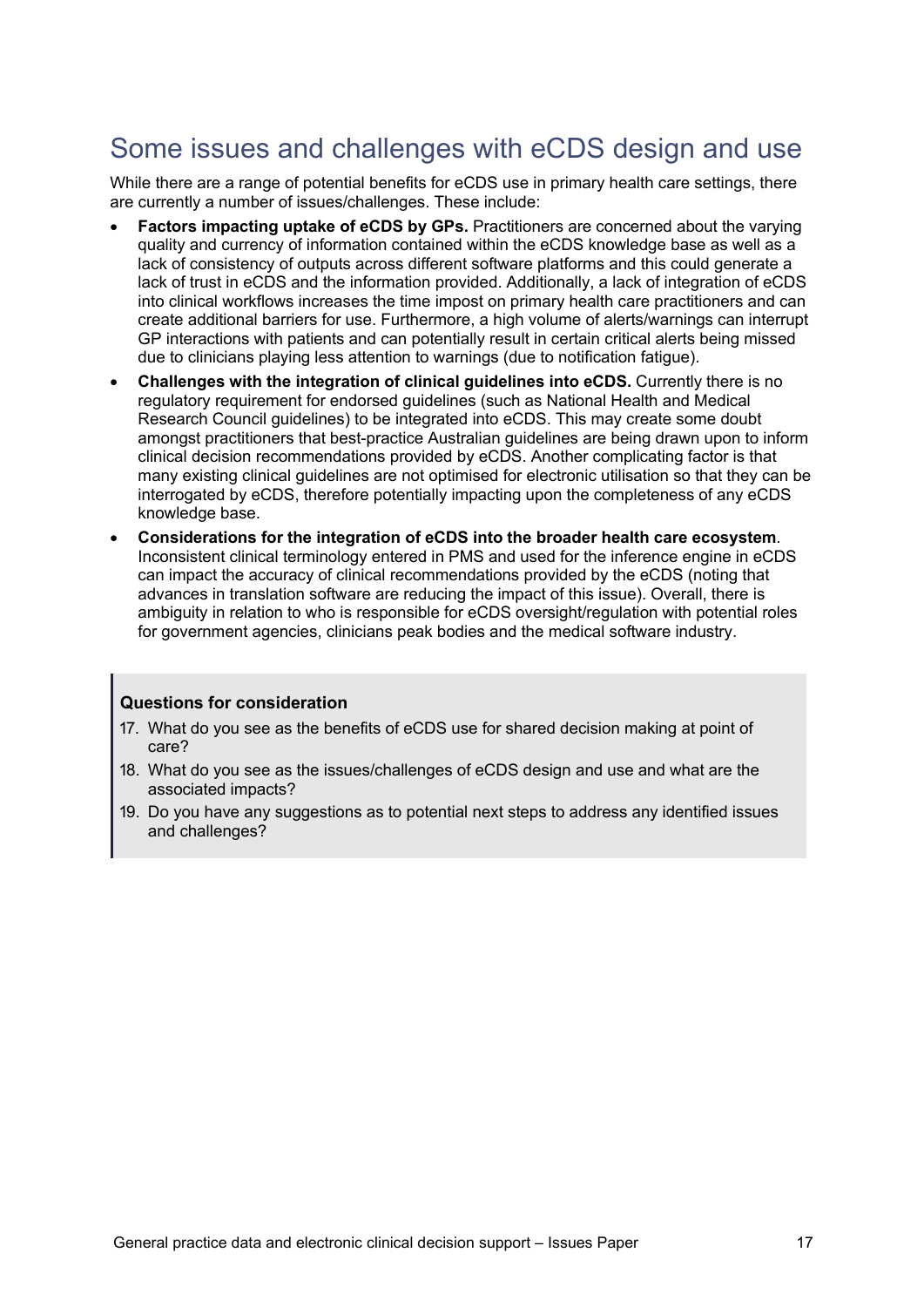## <span id="page-17-0"></span>Some opportunities

Government has a number of levers that are potentially available to meet the Department's policy objectives. The following tables provide an overview of some of these levers and provide examples of potential options under each.

#### **Awareness, education and training**

Communications and educational material/programs to build stakeholders' understanding of the policy objectives and actions which can support those objectives

Options include:

- Communications to stakeholders (patients, GPs, general practices, PHNs, etc.) on the benefits of sharing general practice data, importance of standardisation and consent, and the use and benefits of eCDS in primary health care settings.
- Educational/informative materials on the benefits of better access to general practice data, how it is used, privacy and consent requirements, etc.
- Training to support end-users increase digital literacy and support seamless and efficient use of eCDS.
- Co-designed value propositions for the sharing of general practice data with all stakeholders.

#### **Guidance**

Practical tools and support that allow stakeholders to undertake practices that enable the policy objectives

Options include:

- Co-designed guidance and resources for stakeholders (GPs, general practices, software companies, PHNs, etc.) to support general practice data-related activities such as a checklist when entering a contract with other stakeholders or guidance on how to enter data and how to better share data back to general practices. $^{\mathrm{21}}$  $^{\mathrm{21}}$  $^{\mathrm{21}}$
- Additional guidance regarding the 'full dataset' shared with PHNs.
- A touchpoint or organisation to answer questions and provide guidance on relevant activities, such as how a general practice can make use of quality improvement and benchmarking data.
- Introduction of better practice guidance for use of eCDS. This could support providers implement new ways of working, ensure compliance and provide guidance on how to best utilise eCDS in practice.

<span id="page-17-1"></span><sup>21</sup> The Royal Australian College of General Practitioners (RACGP) provides guidance to its members through the Guiding principles for managing requests for the secondary use of de-identified general practice data. The guidance includes a checklist to help practices evaluate requests for data, minimise risk and comply with relevant legislation. RACGP has also published the Minimum requirements for general practice clinical information systems report, to provide recommendations to improve usability in data collection, management, use and sharing.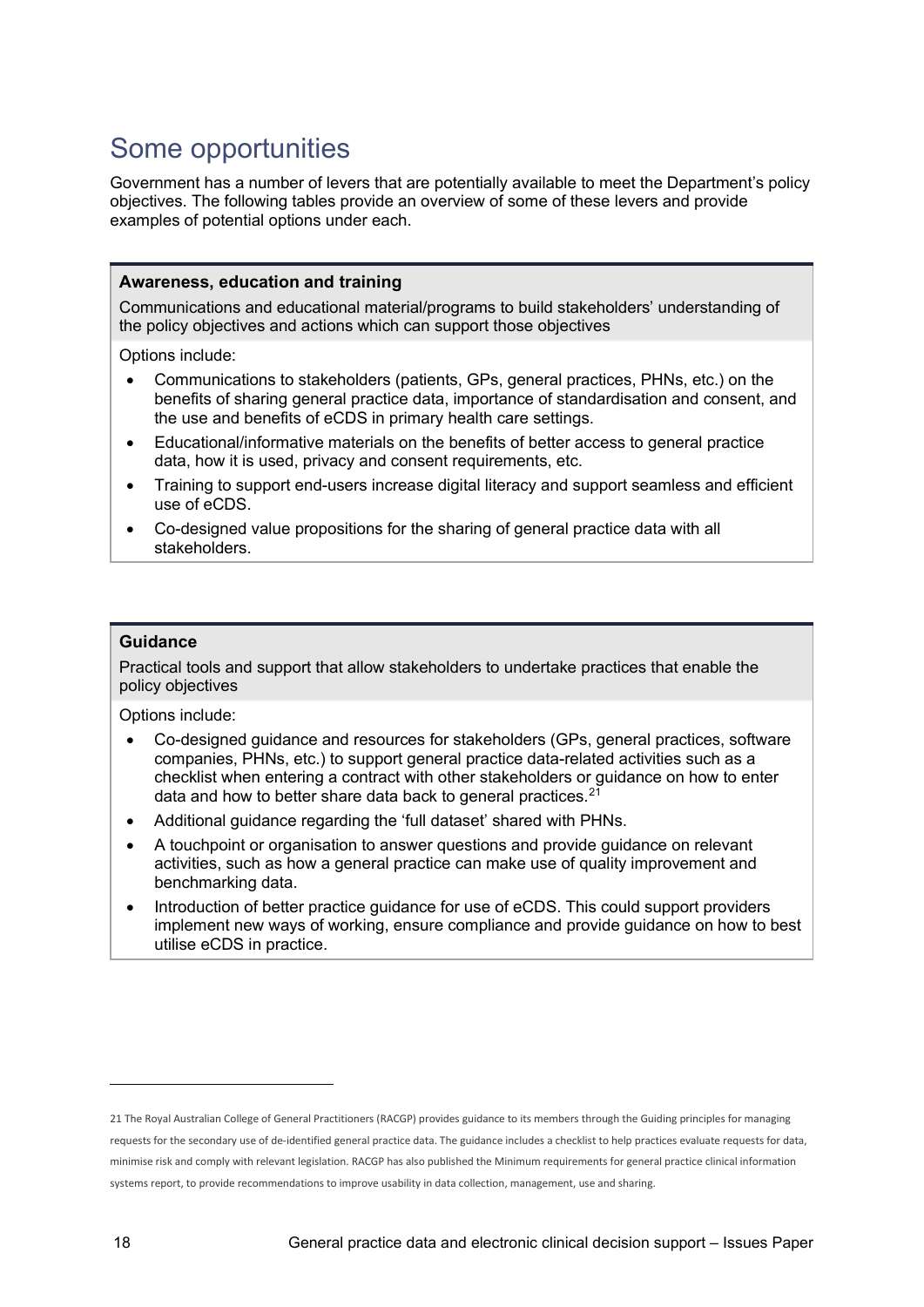#### **Incentives**

Financial and non-financial rewards which encourage stakeholders to support policy objectives, such as funding, subsidies, information or recognition

Options include:

- Incentives for:
	- compliance with guidance or best available practice;
	- sharing full dataset with PHNs;
	- new products/players to simplify the current flow of general practice data or provide alternatives to enable more competition; and/or
	- general practices who use compliant software.
- Preferred provider status for companies who voluntarily sign on to adhere to co-designed standards.
- Potential inclusion of eCDS in the ePIP to increase uptake of eCDS.
- Introduce new incentives for software manufacturers to co-design eCDS products with health care practitioners. This could include options to incentivise integration with PMS.

#### **Voluntary standards and guidelines**

Requirements which are set out and voluntarily agreed to by stakeholders which help them to improve their practices, systems and processes and align them to the policy objectives

Options include:

- Co-design of voluntary code of practice or standards for software and for data sharing (potentially through industry or peak bodies). [22](#page-18-0)
- Development and maintenance of technical standards for eCDS. These standards would relate to the device design and inputs, such as standardisation of clinical terminology, impact of human factors, and the currency and range of clinical guidelines.

<span id="page-18-0"></span><sup>22</sup> For example, the CSIRO Primary Care Data Quality Foundations Programme brought together stakeholders from the clinical profession, software industry, AIHW and the Australian Digital Health Agency (ADHA) to co-design the foundations of data standards in primary health care. Phase 1 of the project, completed in 2019, led to the development of an agreed core clinical primary care data dictionary and the adoption of a common clinical language in primary care systems through the development of the Primary Care SNOMED CT value sets.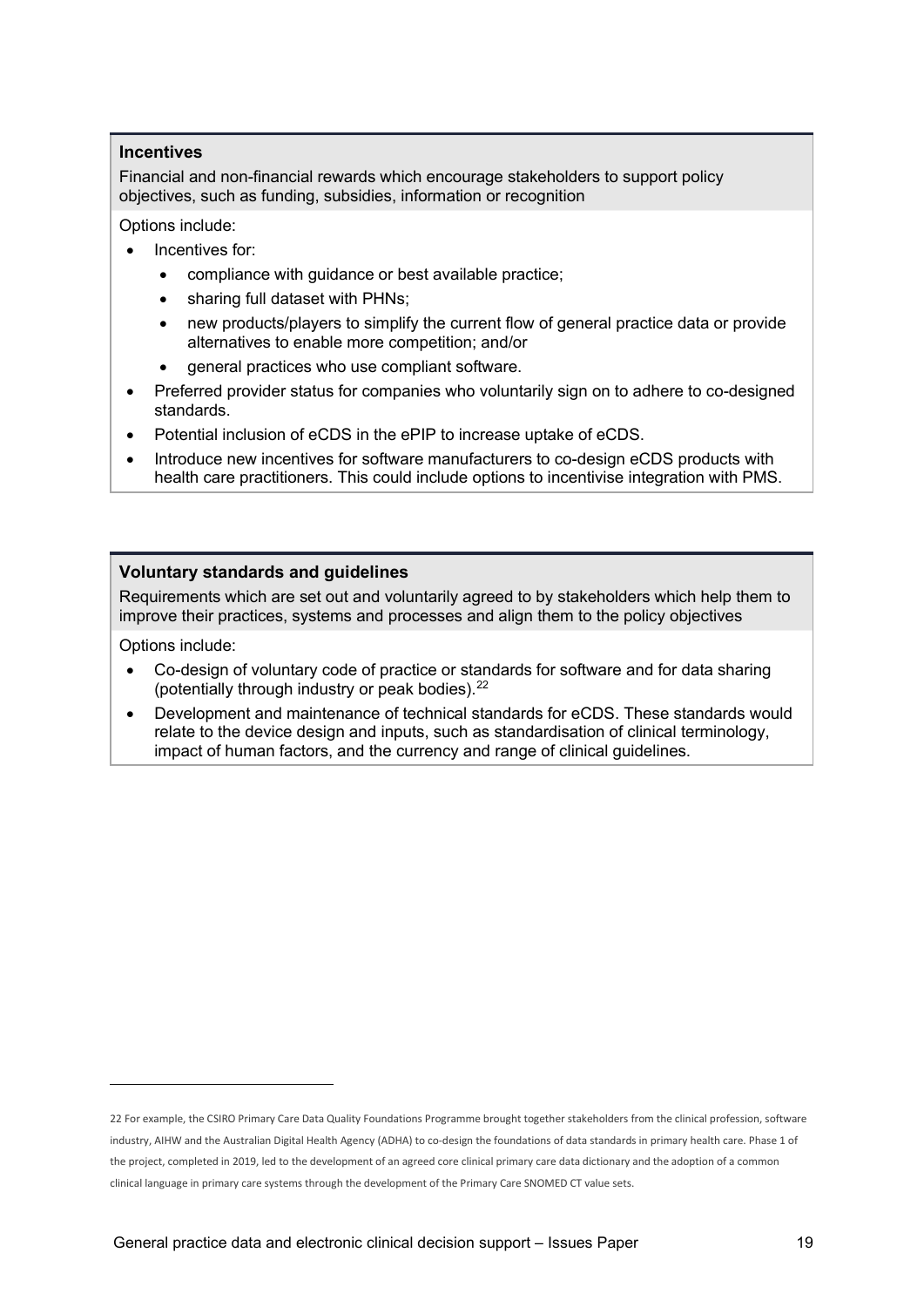#### **Regulatory actions**

Requirements which are mandated and must be met by stakeholders in order for them to be involved in activities in the policy areas

Options include:

- Transparent and objective software accreditation required for a solution to be used by stakeholders.
- Government to undertake a tender/panel process to select compliant software vendors which stakeholders must select from.
- Establish regulation that provides a framework for how data should be used and shared.
- Establish an independent governing body to govern general practice data, provide guidance and oversee compliance regarding the sharing and use of general practice data.
- Mandatory adoption of SNOMED CT and HL7 standards.
- Leverage Medicare rebate requirements to require the sharing of general practice data and adherence to standards.
- Leverage general practice accreditation requirements through the Australian Medical Council to require the use of compliant software.
- Increase the current scope of eCDS regulation to provide additional scrutiny and assessment of individual eCDS design, evidence-base and quality of device.

It is important to note that these levers do not need to be used independently and selecting one lever does not preclude the use of other levers. In fact, using multiple levers for change can strengthen and reinforce the shift towards the policy objectives.

#### **Questions for consideration**

20. Are there other levers the Government should consider introducing?

- 21. What impact might different levers have?
- 22. Which of these levers of change should be further explored and why?
- 23. What specific options might be considered?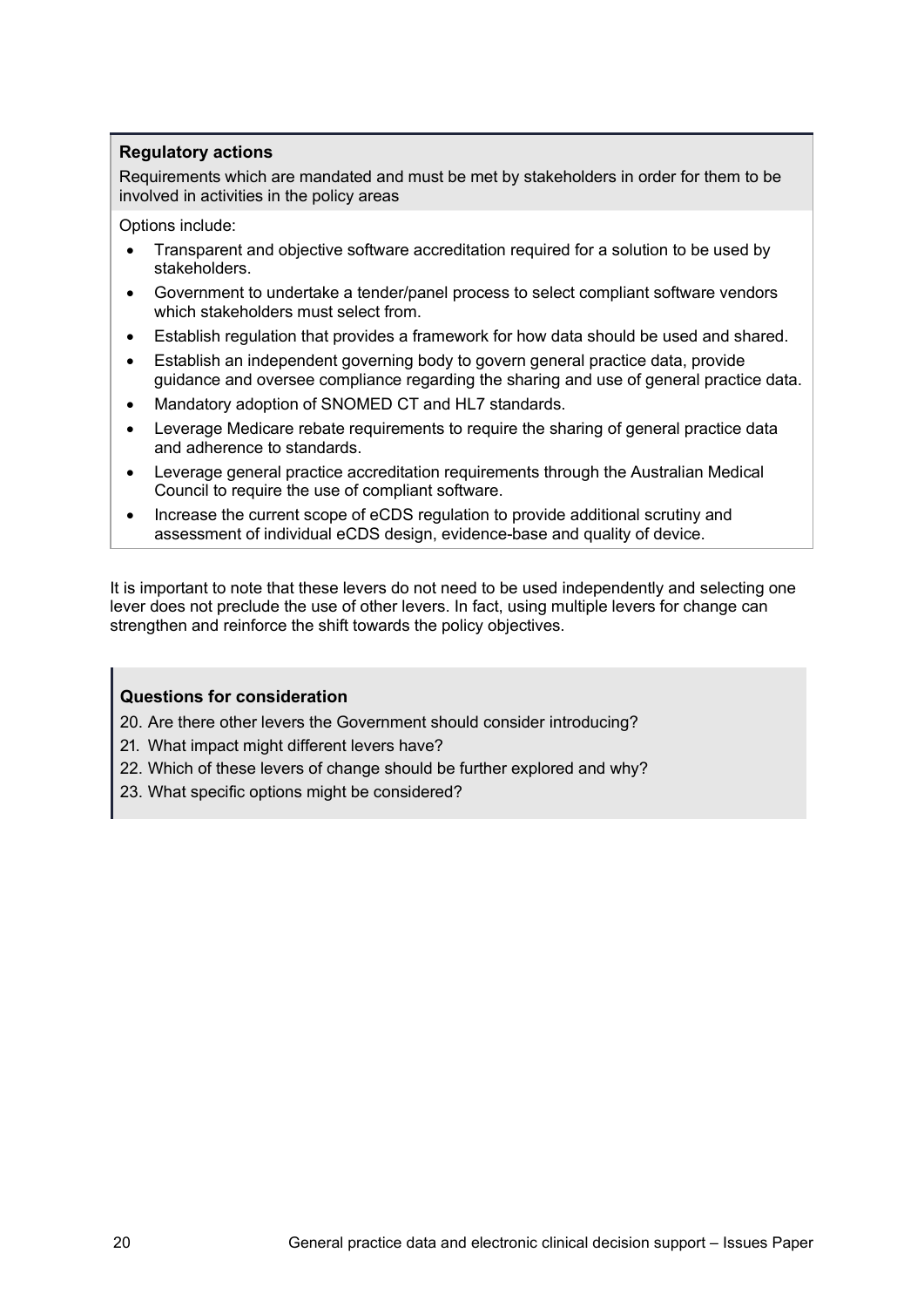## <span id="page-20-0"></span>Appendix A: Consolidated questions for consideration

### Introduction and context

- 1. Do you agree with the policy objectives outlined?
- 2. Are there other objectives Government should consider?
- 3. Are there other current or potential future benefits or uses of general practice data that should be considered?

### Some issues with current general practice data arrangements

- 4. What aspects of the current system in relation to general practice data work well?
- 5. What aspects of the current process in relation to general practice data are of concern?
- 6. What general practice data should be shared, with whom and for what purposes?
- 7. Under which conditions should governments have access to aggregate general practice data?
- 8. Are there any issues not covered above that impact on ongoing access to general practice data?
- 9. What is the single, most pressing issue facing ongoing access to general practice data?
- 10. What upcoming developments may impact the flow of general practice data?

### Examples of systems and solutions implemented overseas

- 11. Are these examples relevant to Australia?
- 12. What other examples might inform the secure future for general practice data in Australia?

### Electronic clinical decision support for GPs at the point of care

- 13. What aspects of the current system in relation to eCDS work well?
- 14. What aspects of the current process in relation to eCDS are of concern?
- 15. What upcoming developments may impact eCDS functionality and integration into clinical workflows?

### The current regulatory framework for eCDS

16. What do you think is the appropriate level of Australian Government involvement in the governance/oversight of eCDS?

### Some benefits, issues and challenges with eCDS design and use

- 17. What do you see as the benefits of eCDs use for shared decision making at point of care?
- 18. What do you see as the issues/challenges of eCDs design and use and what are the associated impacts?
- 19. Do you have any suggestions as to potential next steps to address any identified issues and challenges?

### Some opportunities

- 20. Are there other levers the Government should consider introducing?
- 21. What impact might different levers have?
- 22. Which of these levers of change should be further explored and why?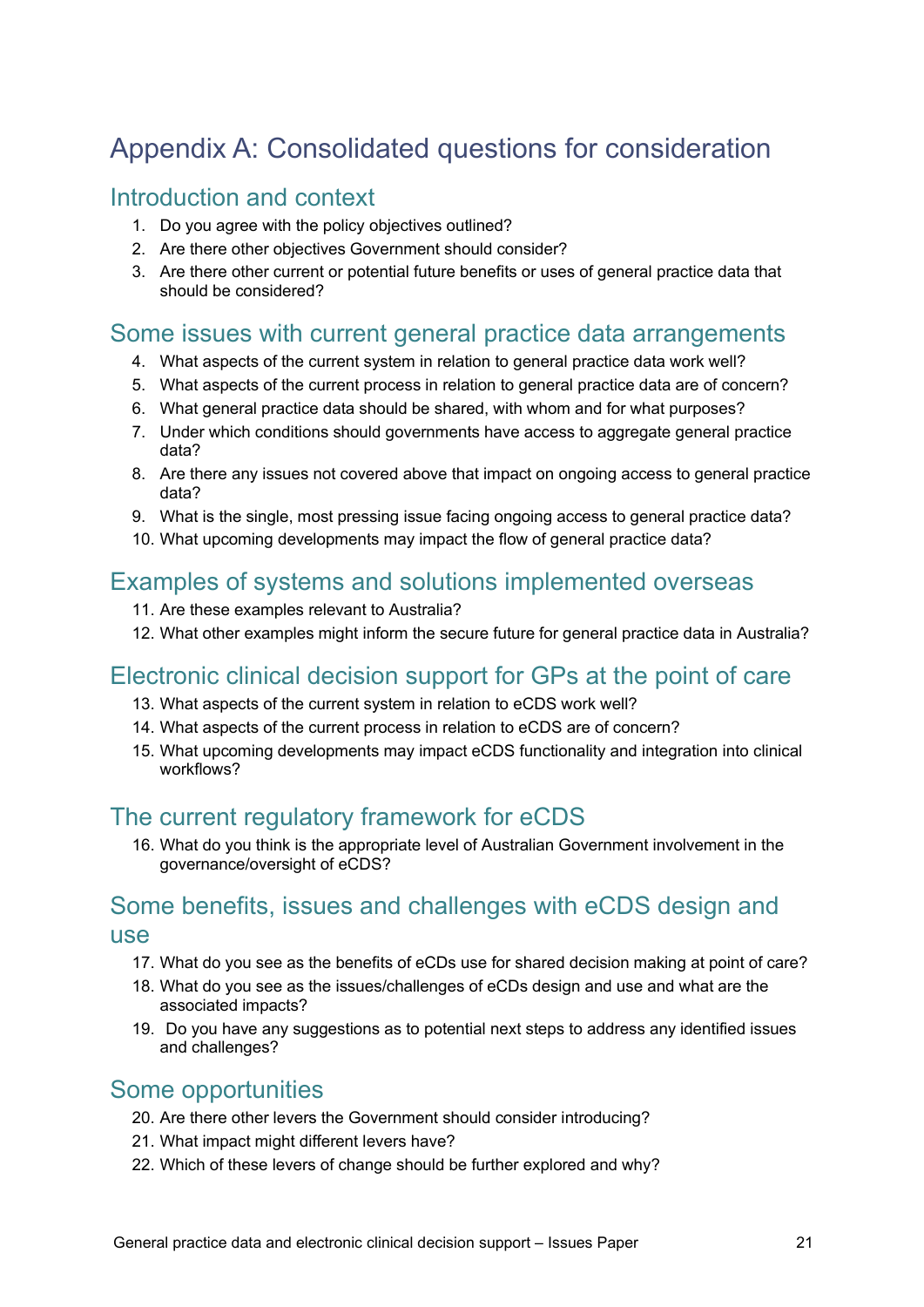23. What specific options might be considered?

## <span id="page-21-0"></span>Appendix B: Key Definitions

**Australian Institute of Health and Welfare (AIHW):** The role of the AIHW is to collect, manage and analyse health data from state, territory and federal government agencies to provide insights that inform policy and service delivery decisions. The AIHW is considered the national data custodian for general practice data. It receives and analyses aggregated PIP QI data and develops an annual report<sup>23</sup>. This report analyses data across the 10 Quality Improvement Measures, collated from general practices across the country, to improve patient care and planning at the national level.

**De-identification:** Personal information is de-identified if the information is no longer about an identifiable individual or an individual who is reasonably identifiable. Generally, de-identification of information involves two steps:

- removing personal identifiers, such as an individual's name, address, date of birth or other identifying information; and
- removing or altering other information that may allow an individual to be identified, for example, because of a rare characteristic of the individual, or a combination of unique or remarkable characteristics that enable identification.

**Electronic Clinical Decision Support (eCDS):** This software supports clinical decision making within the health care system. Within primary health care, eCDS software can be used as an input into GP/patient interactions, providing notifications and recommendations at the point of care. eCDS can be used as a stand-alone software or as a built in/add on component within PMS. The key inputs into eCDS used in primary health care are clinical guidelines, de-identified images/results and de-identified primary health care data.

**Extraction tools** are used to collect general practice data from practice management software to support data sharing, such as the sharing of PIP QI indicators and full datasets with PHNs. There are a number of extraction tools in the market and each extracts and processes information in different ways. Data extraction software companies also offer tools that provide feedback to general practices at the practitioner, practice and individual patient levels to support comparison and patient management.

**General practices and practitioners (GPs):** The main purpose of collecting and entering data is to provide quality care for their patient. GPs use PMS and eCDS systems to enhance interactions with patients and support broader patient care activities (e.g., specialist referrals).

**My Health Record:** A secure online summary of an individual's health information which can be accessed and added to by authorised healthcare providers. It does not replace existing clinical records and is instead intended to supplement these records with a shared source of patient information to improve care planning and decision making. GPs can upload information such as shared health summaries, event summaries and ePrescriptions. The information which is uploaded to the My Health Record is manually selected by GPs during the upload process. My Health Record can be accessed through some PMSs which are My Health Record-ready or over the web.

<span id="page-21-1"></span><sup>23</sup> Australian Institute of Health and Welfare, 2021. Practice Incentives Program Quality Improvement Measures: National Report on the first year of data 2020-21. Cat. No. PHC 5. Canberra: AIHW. Available at <https://www.aihw.gov.au/reports/primary-health-care/pipqi-measures-nationalreport-2020-21/contents/about>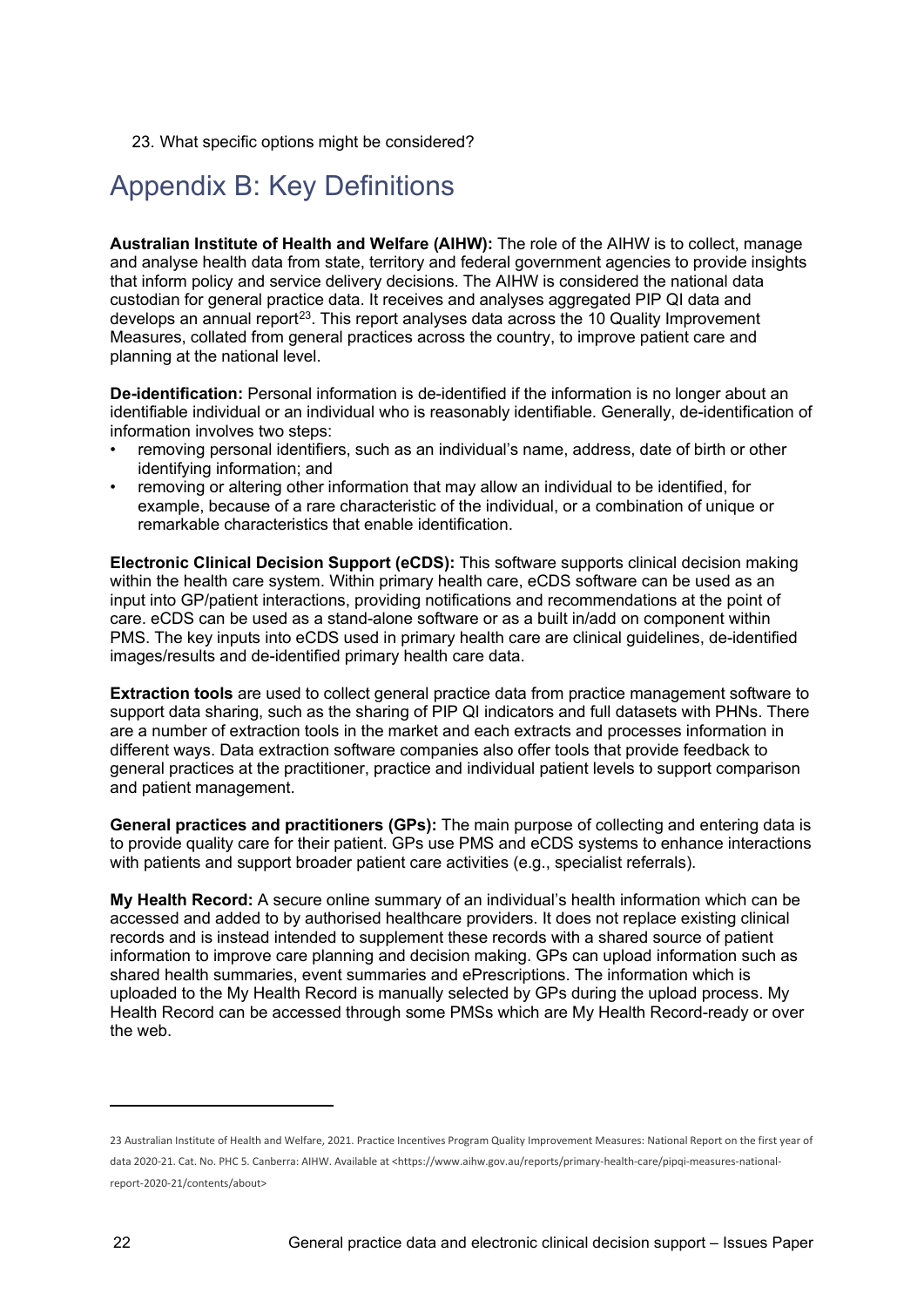**Practice management software (PMS)[24:](#page-22-0)** These provide computer programs that assist GPs to manage their data for multiple purposes. GPs use PMS systems for business and administrative purposes, such as billing and scheduling, as well as multiple other clinical activities within the practice. They may also integrate eCDS tools within the system. There are many different PMS options for GPs to choose from.

**Primary Health Insights (PHI):** This is a health data storage and analytics platform initiated and built by PHNs with Commonwealth funding. PHNs can currently store de-identified primary health care data in the secure PHI database. Each PHN has a secure individual storage space, and they are also able to compare data with other PHNs when collaboration is necessary. PHI holds general practice data securely for PHNs, acting as an 'office building' where PHNs have 'shared tenancy'. Each PHN has its own 'floor' or lockbox, with multiple layers of security installed. Only people from within the PHN who have the 'key' can access the floor and there is a second layer of security to access individual 'rooms' or datasets on the floor. Additionally, PHI offers a 'conference room' where PHNs can collaborate in a secure environment. The Western Australia Primary Health Alliance (WAPHA) which manages PHI does not have access to other PHNs' data, except in a 'break the glass' situation which would be transparent. While only 27 out of 33 PHNs currently store their data on PHI, it is owned by all 33 PHNs and they each have their own lockbox even if it is not currently in use. Some of the remaining PHNs have plans to move data to PHI in the near future. Although many PHNs store their data in PHI, they are at varying stages of progress in transferring all the data previously held within their own servers. Most have moved general practice data in, however, not all the primary health care data they hold.

**Primary Health Networks (PHNs):** These are independent public entities funded by the Commonwealth. PHNs receive de-identified data, including PIP QI indicators, from general practices (using PMS and data extraction software) in accordance with agreements with general practices in their region. PHNs use this data to provide feedback to GPs and general practices and inform the PHN's own work. PHNs have agreements with general practices to receive data, including PIP QI indicators and full datasets, through the use of data extraction software.These agreements provide for licences for extraction software to be made available to the general practices in the region. Some PHNs also share data with states and territories to support data linkage that can provide a more holistic picture on health service usage. PHNs receive deidentified data from general practices and only share de-identified data against PIP QI indicators with the Commonwealth via the AIHW, not the full dataset. PHNs also share information back to general practices to support quality improvement and benchmarking.

**Practice Incentives Program Quality Improvement (PIP QI) incentive:** The PIP QI incentive was introduced in 2018. It incentivises quality improvement and the data sharing activities that support it, by encouraging general practices to share data regarding the ten PIP QI indicators with PHNs, and further-aggregated data with the AIHW. The aim of PIP QI is to improve patient outcomes through better methods of practice, standards and information.

<span id="page-22-0"></span><sup>24</sup> In this paper, we understand practice management software to include clinical information as well as broader practice information such as appointments, billing, etc. The use of practice management software in this paper encompasses clinical information/management systems (CIS/CMS) and may also include electronic clinical decision support.